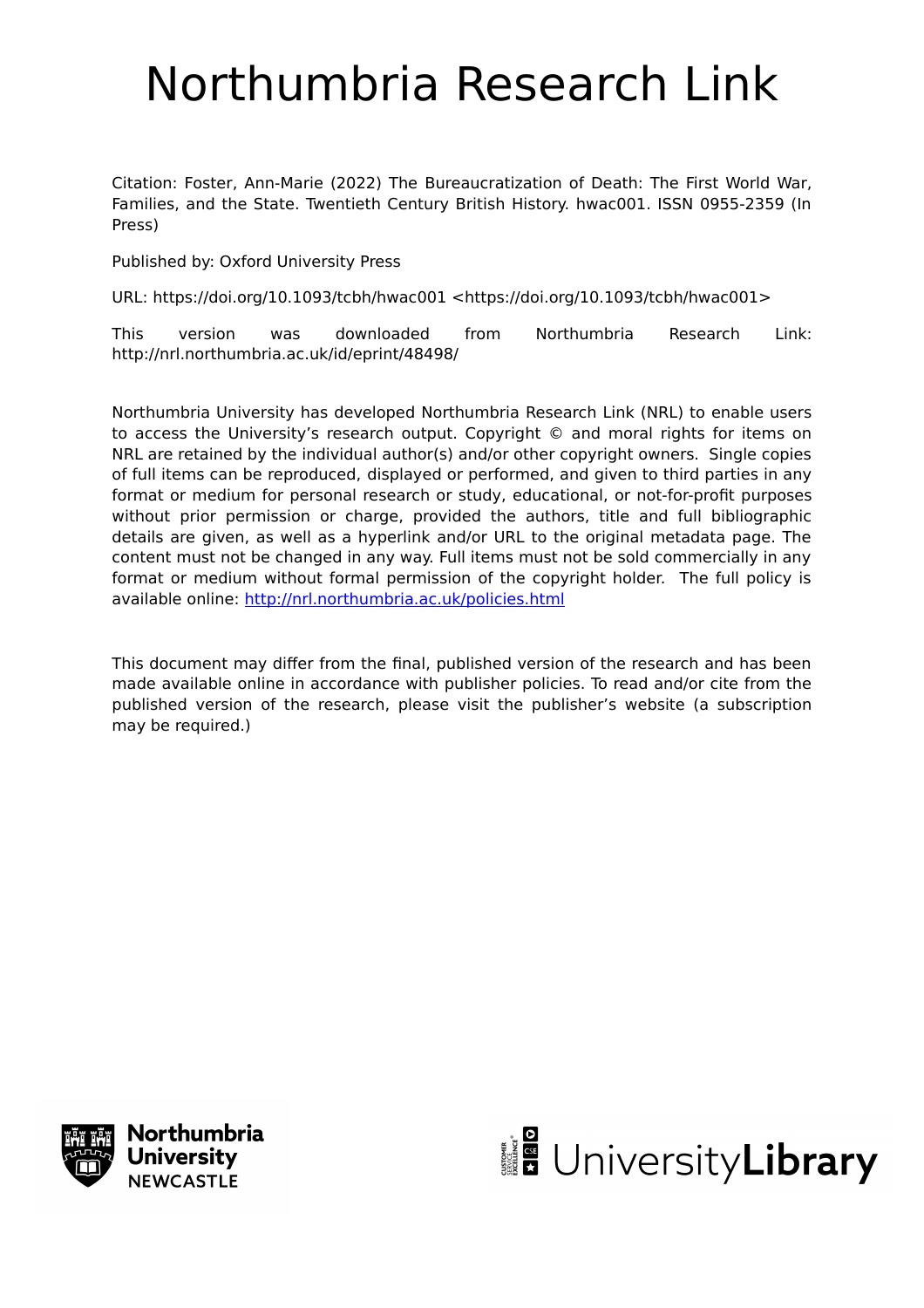**D[A](https://orcid.org/0000-0003-3451-8601)nn-Marie Foster\* Northumbria University, UK** 

# The Bureaucratization of Death: The First World War, Families, and the State

#### Abstract

After the First World War the British state tried to show the families of the dead their thanks, and memorialize the dead, through the two-minute silence and the creation of the Tomb of the Unknown Warrior. However, before families of deceased servicepeople encountered the state through national commemorations they encountered it through the administrative paperwork of death. Other than brief mentions in wider works, the bureaucracy of death is remarkably absent from discussions of death, yet the paperwork associated with death was a significant part of family experiences of bereavement, particularly in wartime. This article argues that state bureaucracy played a key role in defining people's experience of wartime bereavement, both practically, through the paperwork sent, but also temporally, by controlling when and how families could carry out graverelated elements of mourning, such as choosing an epitaph. Over the course of the early inter-war period, the bureaucracy of death encountered by the families of the war dead could profoundly shape their experience of loss.

On 11 November 1920 the body of an unidentified serviceman was laid to rest in the Tomb of the Unknown Warrior in Westminster Abbey. Within a week between 500,000 and 1 million people visited the tomb, and a commemorative edition of the Daily Mirror produced to mark the occasion sold nearly 2 million copies.<sup>1</sup> After the carnage of the First World War, in which an estimated 722,785 British soldiers died, the state attempted to frame their deaths as a sacrifice that could be valued by families reeling from their loss.<sup>2</sup> Thousands of bodies were lost during the conflict and the names of the missing were engraved on large memorials, one monument assuming the role of hundreds of individual graves. For those whose loved one had no grave, the Unknown Warrior was to be

- <sup>1</sup> Adrian Gregory, The Silence of Memory: Armistice Day 1919-1946 (Oxford, 1994), 24, 26. <sup>2</sup> Jay Winter, The Great War and the British People (Basingstoke, 2003), 70.
- 

<sup>\*</sup> ann-marie2.foster@northumbria.ac.uk

 $\circ$  The Author(s) [2022]. Published by Oxford University Press.

This is an Open Access article distributed under the terms of the Creative Commons Attribution License (https://creativecommons.org/licenses/by/4.0/), which permits unrestricted reuse, distribution, and reproduction in any medium, provided the original work is properly cited.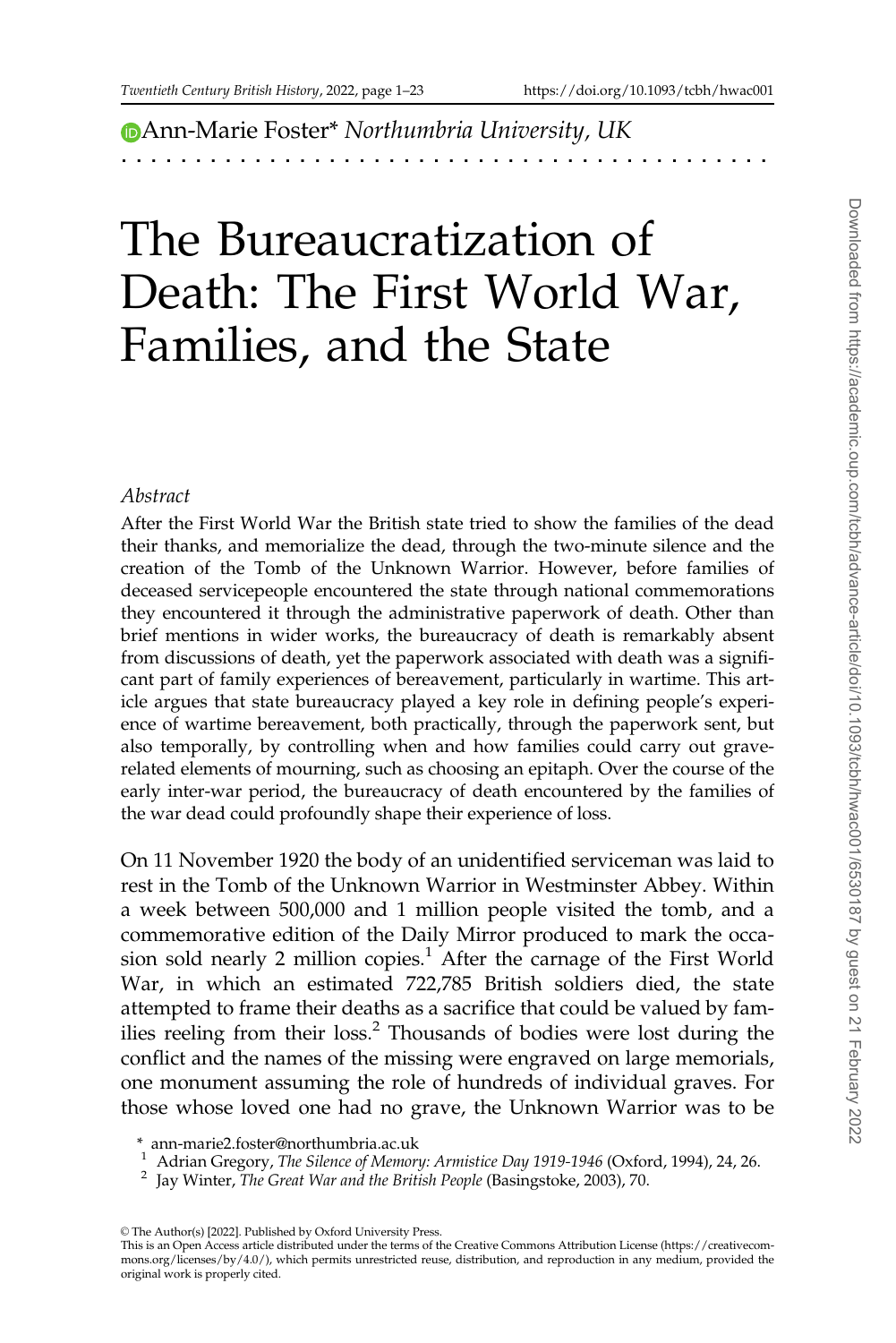their representative body, located and reburied by the state. Yet the state was responsible for more than the public commemoration of the dead. While the state controlled national commemorations of war, through the creation of the two minute silence, the Cenotaph, and the Tomb of the Unknown Warrior, they also regulated individual death through newly created bureaucratic structures designed to identify, register, and locate the war dead. Before families encountered the state through national commemorations they encountered them through the administrative paperwork of death.

A perennial question among both historians of war and death is how the First World War disrupted pre-existent death practices. David Cannadine and Pat Jalland argue that mourning styles were deeply impacted by the First World War, whereas Jay Winter and Glennys Howarth point to the Second World War as a watershed moment for British death practices.<sup>3</sup> As Julie-Marie Strange notes, a paucity of research about common death practices in the early twentieth century poses significant problem for historians who speak to claims of continuity or change in their work.<sup>4</sup> Despite calls for a comprehensive history of everyday mourning practices in the twentieth century over twenty years ago, Pat Jalland is the only historian to have attempted such a feat.<sup>5</sup> There is still much to be done on the experiences of the bereaved in the early twentieth century. Not only is there a general lack of work on how the war changed private family mourning practices, but a complete absence of discussion about the bureaucratic dimensions of this. This is a problem more generally across death studies. Other than brief mentions in wider works, the bureaucracy of death is remarkably absent from discussions of death, yet the paperwork associated with death was a significant part of family experiences of bereavement, particularly in wartime. This article argues that the state bureaucracy played a key role in defining British people's experience of wartime bereavement, both practically, through the paperwork sent, but also temporally, by controlling when and how families could carry out grave-related elements of mourning, such as choosing an epitaph.

<sup>&</sup>lt;sup>3</sup> David Cannadine, 'War and Death, Grief and Mourning in Modern Britain' in Joachim Whaley, ed., Mirrors of Mortality: Social Studies in the History of Death (London, 1981), 230; Pat Jalland, Death in War and Peace: Loss and Grief in England 1914-1970 (Oxford, 2012), 8; Jay Winter, Sites of Memory, Sites of Mourning (Cambridge, 2014), 3–5; Glennys Howarth, 'Professionalising the Funeral Industry in England, 1700-1960' in Peter C. Jupp and Glennys Howarth, eds, The Changing Face of Death: Historical Accounts of Death and Disposal

<sup>(</sup>Houndmills, 1997), 126-7.<br><sup>4</sup> Julie-Marie Strange, *Death, Grief and Poverty in Britain*, 1870-1914 (Cambridge, 2005),<br>265.

 $<sup>5</sup>$  Tony Walter, On Bereavement: The Culture of Grief (Buckingham, 1999), 39; Julie Rugg,</sup> 'Lawn Cemeteries: The Emergence of a New Landscape of Death', Urban History, 33 (2006), 214.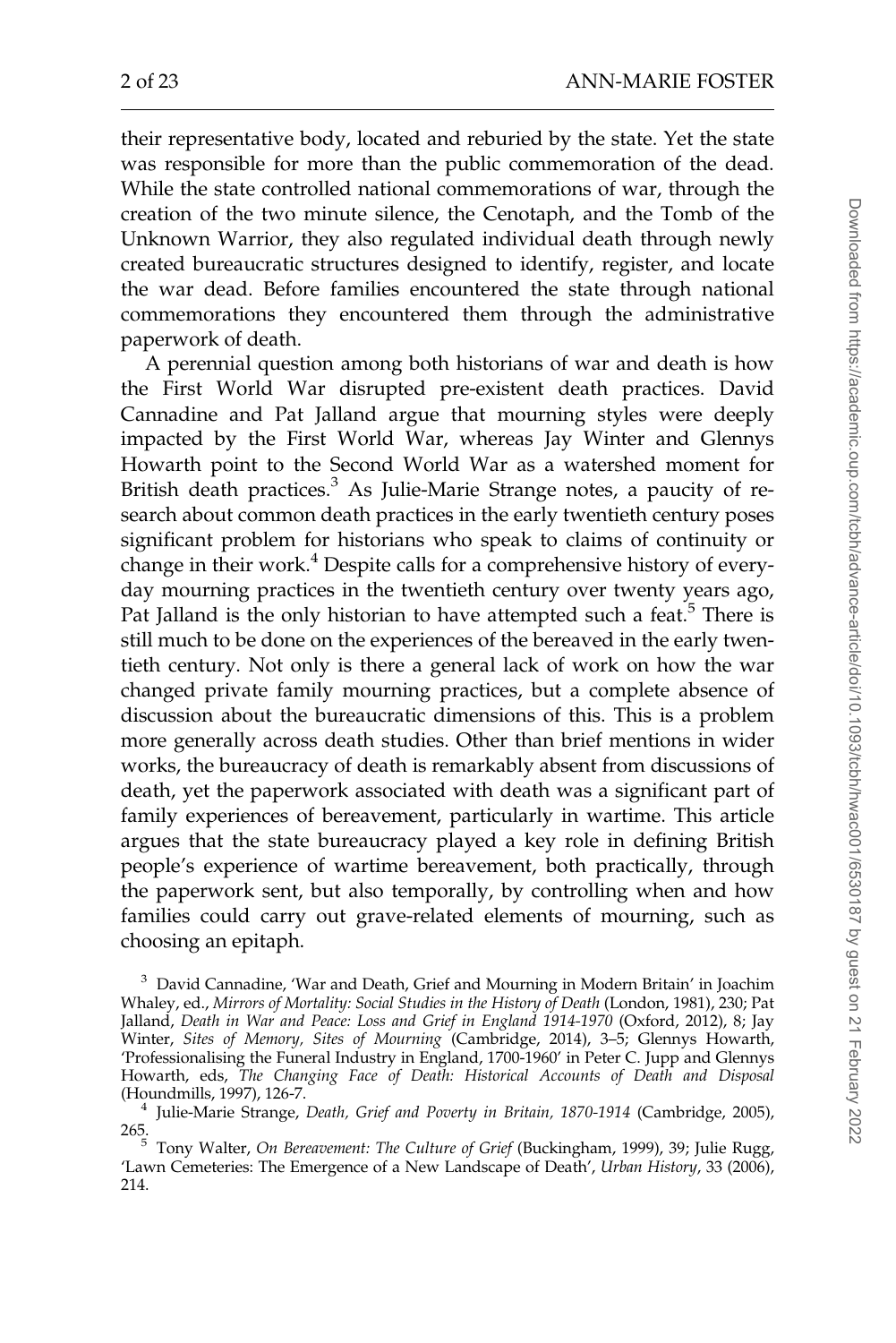State violence towards other nations, in the form of war and colonization, often prompted increased amounts of bureaucratic and state activity. The British bureaucratic state experienced periods of growth during wartime, with administrators and administrative systems rising to the logistical challenges brought by overseas fighting. One of the earliest periods of mass bureaucratic expansion was during the mid-seventeenth century, when a series of successive wars led to the British state increasing its bureaucratic capacity to absorb the new work created by fiscal and military expansion.<sup>6</sup> British colonization constituted the need for vast bureaucracies to be built and maintained to control local peoples, which worked in dialogue with growing national administrations.<sup>7</sup> James Cronin has drawn attention to the uneven patterns of state growth in twentieth-century Britain, where it was only in times of war that the state expanded significantly, retracting again after the conflict had ended. $8$ 

Closer to the twentieth century, the Second Anglo-Boer War saw a spike in expenditure on government administration, rising from around 0.4–0.6 per cent GDP to 1.1 per cent, to reflect the growth of state expansion during the war.<sup>9</sup> The spike in wartime administrative activity at the turn of the century occurred at the tail end of administrative state growth in the mid-to-late-nineteenth century. The expansion of local government to regulate the everyday life of its constituents through education, hygiene, and basic welfare provision, all hallmarks of the mid-nineteenth century, increased the numbers of local bureaucrats and increased the amount of governmental paperwork.<sup>10</sup> These new bureaucrats were generally from lower-middle and middle-class backgrounds, which

<sup>6</sup> John Brewer, The Sinews of Power: War, Money, and the English State, 1688-1783 (London, 1989), 64–5; for the construction of central government workers before 1688, see G. E. Aylmer, The Crown's Servants: Government and Civil Service under Charles II, 1660-1685 (Oxford, 2002). For more on the fiscal state and the First World War see M. J. Daunton, 'Payment and Participation: Welfare and State-Formation in Britain 1900-51' Past and Present, 150 (1996), 169–216; 'How to Pay for the War: State, Society and Taxation in Britain, 1917-24' English Historical Review, 111 (1996), 882–919.

 $7$  For more on the development of bureaucracy overseas, and its relationship with the British state see:

James Vernon, Distant Strangers: How Britain Became Modern (Berkeley, 2014), 66–95 also see Patrick Joyce, The State of Freedom: A Social History of the British State Since 1800 (Cambridge, 2013), 144–84; Miles Ogborn, Indian Ink: Script and Print in the Making of the English East India Company (Chicago, 2007); Ann Laura Stoler, Along the Archival Grain: Epistemic Anxieties and Colonial Common Sense (Princeton, 2009); Christienna Fryar, 'The Narrative of Ann Pratt: Life-Writing, Genre and Bureaucracy in a Postemancipation Scandal', History Workshop Journal, 85 (2018), 267; Asheesh Kapur Sddique, 'Governance through Documents: The Board of Trade, its Archive, and the Imperial Constitution of the Eighteenth-Century British Atlantic World', Journal of British Studies, 59 (2020), 264–90.

James Cronin, The Politics of State Expansion: War, State, and Society in Twentieth Century

Britain (Abingdon, 1991), 2–3.<br><sup>9</sup> Clive Lee, *The Growth of Public Expenditure in the United Kingdom from 1870 to 2005*<br>(Houndmills, 2012), 79.

 $10$  David Vincent, The Culture of Secrecy: Britain, 1832-1998 (Oxford, 1998), 30–32.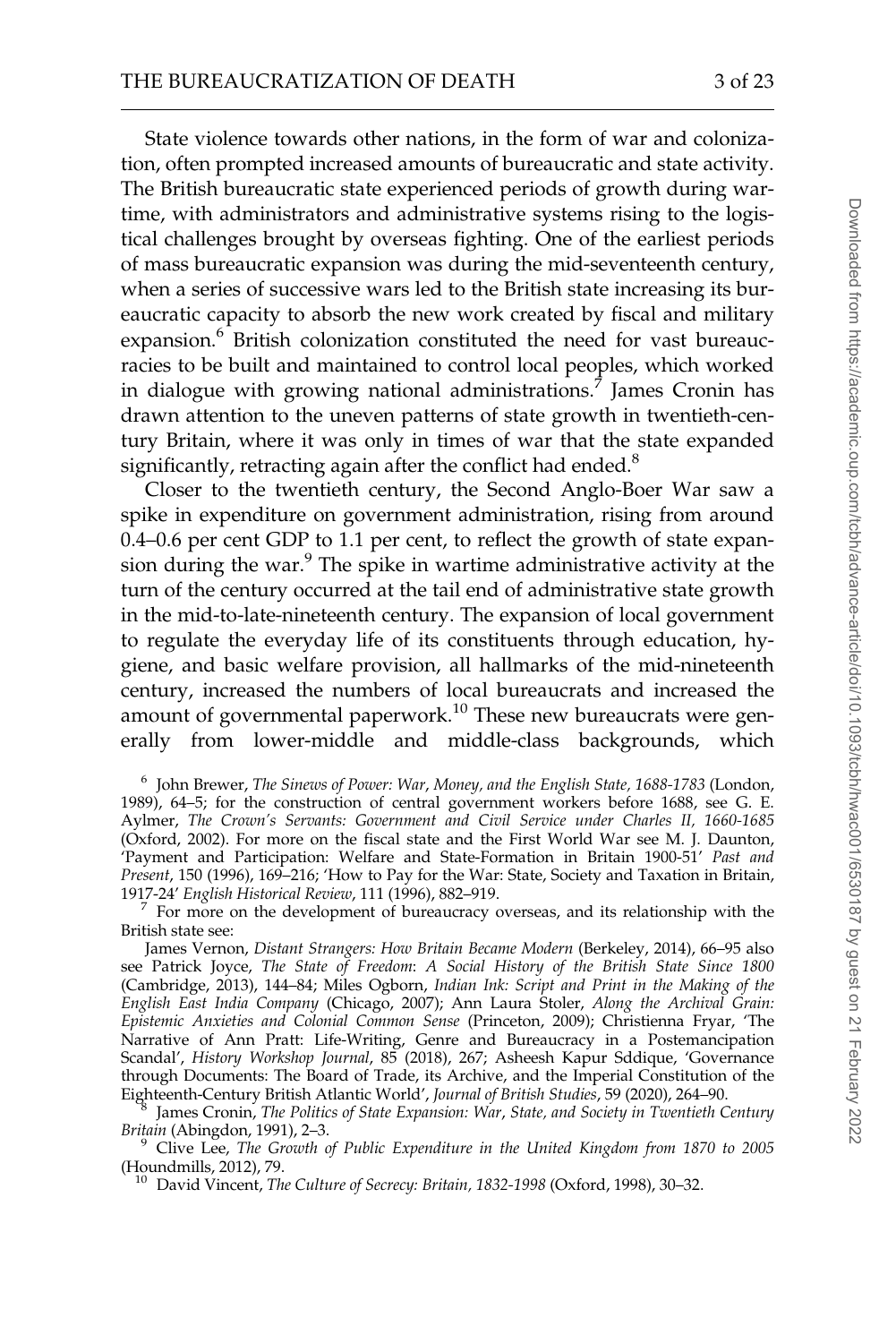prompted a crisis in Whitehall about the professional conduct of the civil service, leading to a professionalized culture of civil servants with their own discrete conduct.<sup>11</sup> These positions too grew during and retracted after war. Staff in the War Office rose from 1,926 on 4 August 1914 to 22,279 on 11 November 1918, falling to 4,500 by 1922, returning to its prewar levels of staffing by 1926.<sup>12</sup>

In practice, by the time of the First World War most citizens were touched by bureaucracy in one form or another. While soldiers' details had long been recorded by the War Office, as Nadja Durbach shows, by the early twentieth-century civilians could not escape civil registration in Britain.<sup>13</sup> This control of the people by the state intensified during the 1910s. Hallmarks of the modern surveillance state, such as passports, identity cards, and birth certificates, all had their origins in the First World War.<sup>14</sup> An early foray into this was the 1915 National Registration Act, which sought to record the details of all people between the ages of fifteen and sixty-five in Britain. National Registration was explicitly designed to provide a full account of the nation's manpower, after the rush of volunteers to the war in 1914 left the government with no clear idea of their national resources nor the availability of men for conscription.<sup>15</sup> Opposition to the register and to the introduction of conscription in January 1916 was couched in terms of civil liberties, though it was ultimately decided that the threat of war was enough to overcome these concerns.<sup>16</sup> By 1924, the growth of new state bureaucracy was so much that the Interdepartmental Committee on Administration of Public

306.<br><sup>14</sup> John Torpey, 'The Great War and the Birth of the Modern Passport System', in Jane Caplan and John Torpey, eds, Documenting Individual Identity: The Development of State Practices in the Modern World (Princeton, 2001), 256-70; Rosemary Elliot, 'An Early Experiment in National Identity Cards: The Battle over Registration in the First World War', Twentieth Century British History, 17 (2006), 145-76. For work on the surveillance state see Christopher Dandeker, Surveillance, Power, and Modernity: Bureaucracy and Discipline from 1700 to the Present Day (New York, 1990); Keith Breckenridge and Simon Szreter, eds, Registration and Recognition: Documenting the Person in World History (Oxford, 2012); Edward Higgs, The Information State in England: The Central Collection of Information on Citizens since

1500 (London, 2003).<br><sup>15</sup> Elliot, 'An Early Experiment in National Identity Cards', 149–50.<br><sup>16</sup> Elliot, 151. Also see André Keil, 'The National Council for Civil Liberties and the British State during the First World War, 1916-1919', The English Historical Review, CXXXIV (2019) 620–45.

<sup>&</sup>lt;sup>11</sup> Christopher Moran, Classified: Secrecy and the State in Modern Britain (Cambridge, 2013), 25; Vincent, The Culture of Secrecy, 45–6; 167–9.<br><sup>12</sup> Michael Roper, The Records of the War Office and Related Departments 1660-1964 (London,

<sup>1998), 110–11.&</sup>lt;br><sup>13</sup> Charlotte Macdonald and Rebecca Lenihan, 'Paper Soldiers: The Life, Death and

Reincarnation of Nineteenth-Century Military Files Across the British Empire', Rethinking History, 22 (2018), 375; Nadja Durbach, 'Private Lives, Public Records: Illegitimacy and the Birth Certificate in Twentieth-Century Britain', Twentieth Century British History, 25 (2014),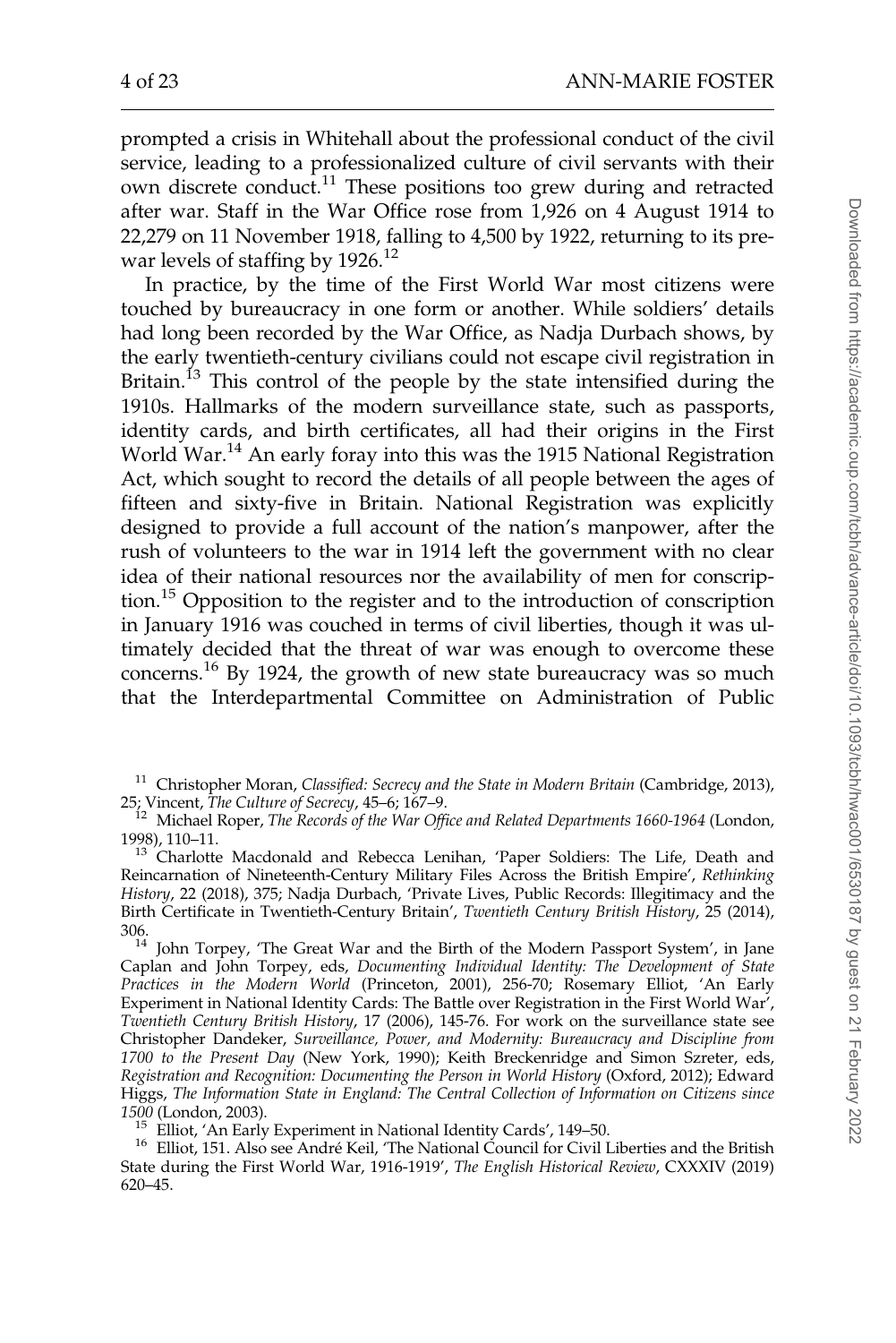Assistance recommended a citizen's advice service should be created to help people navigate these new structures. $^{17}$ 

These new bureaucracies were not necessarily coherent, and the state relied on voluntary associations to augment its services. It has been well established that by the early twentieth-century the boundary between the state and civil society was decidedly porous. This 'mixed economy' of state and voluntary service had its roots in the first decade of the twentieth-century, where the implementation of Liberal social legislation, and the creation of the proto-welfare state, led to an increasing recognition of the value of charitable services as complementary to government provision.<sup>18</sup> Peter Grant argues that the war acted as a catalyst for developing the relationship between state and civil society, with the sheer amount of aid generated during the conflict leading to a professionalized charitable sector which increasingly appealed to the state.<sup>19</sup> But this was not necessarily a coherent process, and, as a direct result of the war, the National Council of Social Service was established in 1919 to reduce duplication of charities and work with developing statutory bodies.<sup>20</sup> The War Office relied heavily on the Red Cross for assistance when registering graves, and the formation of the Imperial War Graves Commission (IWGC), discussed in the latter half of this article, began as an arm of this voluntary organization.

As the modern state grew and merged with the mechanisms of civil society so did the bureaucratic apparatus to support it, often through the production and dissemination of paperwork. As Patrick Joyce has written, the history of state formation through bureaucracies is a plural one. The state is the centre from where power emanates, expressed through institutions in the form of state power, and in different departments, people, and other forms of power that often conflict with each other. $^{21}$  In Joyce's work with Chandra Mukerji, they claim 'the distinguishing feature of the state is its impersonal and diffuse character that results from the turn to logistical power in its different domains'.<sup>22</sup> In their reading of

<sup>&</sup>lt;sup>17</sup> Oliver Blaiklock, 'Advising the Citizen: Citizens Advice Bureaux, Voluntarism and the Welfare State in England, 1938-1964', Unpublished PhD thesis, King's College London (2012), 29. 18 Frank Prochaska, The Voluntary Impulse (London, 1988), 72; 82; M. J. Moore, 'Social

Service and Social Legislation in Edwardian England: The Beginning of a New role for Philanthropy', Albion, 3 (1971), 37. Also see Pat Thane, The Foundations of the Welfare State (Cambridge, 2008), 143.

<sup>&</sup>lt;sup>19</sup> Peter Grant, *Philanthropy and Voluntary Action in the First World War: Mobilizing Charity* (London, 2014), 168–72.

<sup>&</sup>lt;sup>20</sup> Geoffrey Finlayson in 'A Moving Frontier: Voluntarism and the State in British Social Welfare 1911-1949', Twentieth Century British History, 1 (1990), 202.

<sup>&</sup>lt;sup>21</sup> Joyce, The State of Freedom: A Social History of the British State Since 1800 (Cambridge, 2013), 10-4.

 $22$  Patrick Joyce and Chandra Mukerji. 'The State of Things: State History and Theory Reconfigured' Theory and Society, 46 (2017), 2.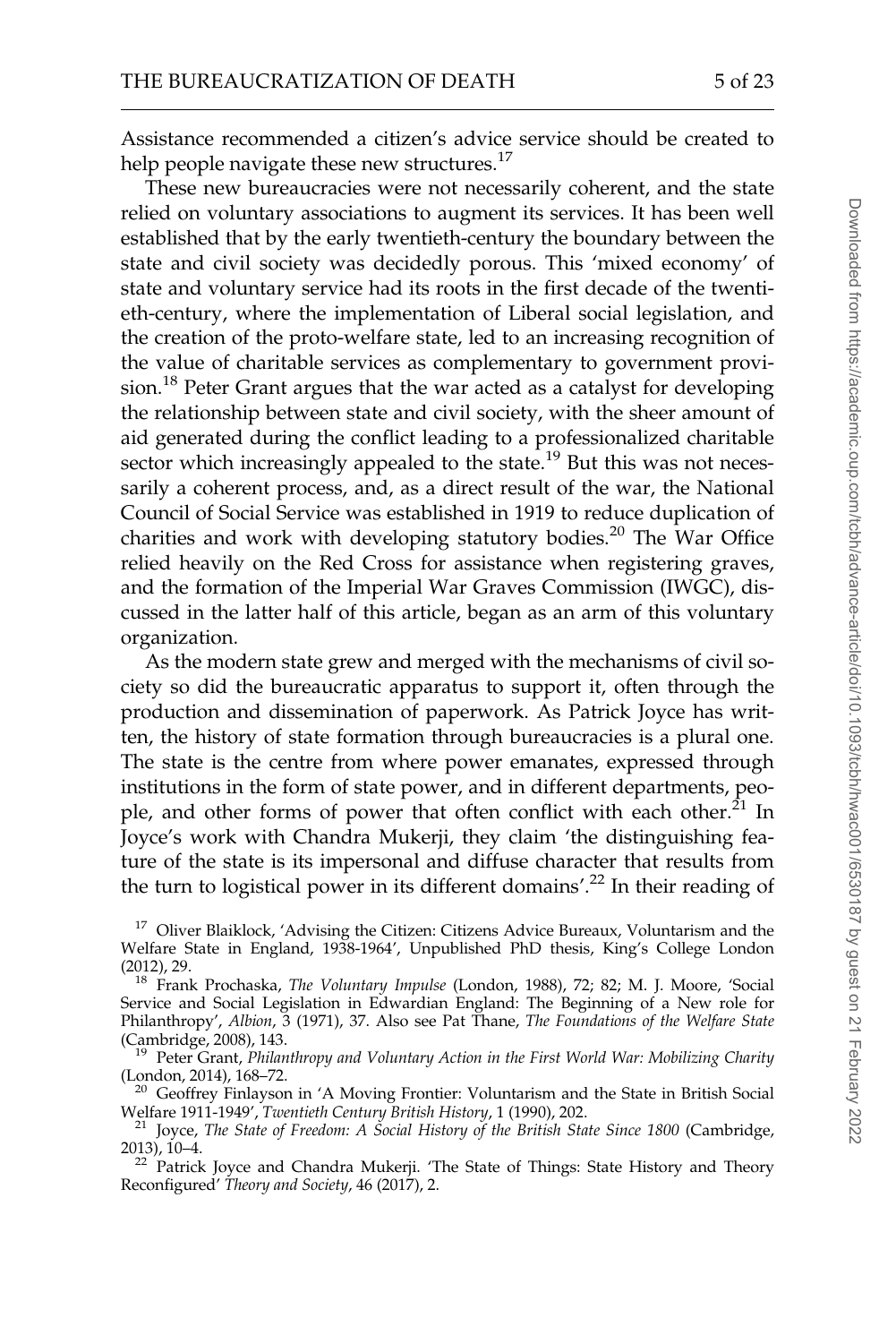state power, it is regulated through materials, which allowed administrators, as those storing and moving the materials from site to site, a small amount of limited power, given the right circumstances.<sup>23</sup> These bureaucrats were also constrained by the system, and processes of bureaucracy were designed to work as a collective whole. As Matthew Hull writes, 'the challenge is to understand collectivization and individualization as simultaneous functions of the same bureaucratic processes'.<sup>24</sup> Bureaucrats inhabited a world where they both embodied power conferred through their status, but at the same time acted as part of a corporatized collective.

Paperwork and bureaucracy are intrinsically linked—if bureaucracy is the organization and regulation of the information constrained in paperwork, then paperwork is the medium of bureaucracy. If we follow Joyce's understanding of the state as diffuse, homogenous, and impersonal, in part taken from Max Weber's assertion that the modern state should remove human bias from its workings, Ben Kafka's reading of the 'psychic life of paperwork' shows the human influences which impact modern bureaucracy by explaining that people's reactions to paperwork are symptomatic of wider feelings of frustration, want, and other needs which may not be conscious or articulated.<sup>25</sup> Kafka argues that paperwork's primary function, as a means of written communication, collapses into its imaginary realm, where human emotion and (un)conscious thoughts are unleashed.<sup>26</sup> As Lisa Gitelman argues, it is what documents represent that is so powerful, they are afforded a cultural, and emotional, weight that is often used as a means of control.<sup>27</sup> The paperwork of death was particularly important during the First World War, as the IWGC interacted with the bereaved through paper-based interactions. The management of death was relegated to a paper exercise, making it easier for families to feel personally attacked by the decisions made. The human component of the decision-making process was hidden, and family's only recourse lay through appealing to the person on the other side of the paper.

The manner in which state power was enacted through paper documents places these ephemeral pieces of paper within a broader exchange which characterized the ways families were able to negotiate with the British state in the modern period. The growth in the civil service from the late seventeenth-century was married with a general increase in the

<sup>&</sup>lt;sup>23</sup> Joyce and Mukerji, 'The State of Things', 9, 16.<br><sup>24</sup> Matthew S. Hull, 'The File: Agency, Authority, and Autography in an Islamabad<br>Bureaucracy', *Language & Communication* 23 (2003), 288.

<sup>&</sup>lt;sup>25</sup> Max Weber, Economy and Society, Vol. 3 (New York, 1968), 975; Ben Kafka, The Demon of Writing: Powers and Failures of Paperwork (New York, 2012), 10–6.<br><sup>26</sup> Weber, 108, 111.<br><sup>27</sup> Lisa Gitelman, *Paper Knowledge: Towards a Media History of Documents* (Durham,

<sup>2014), 5.</sup>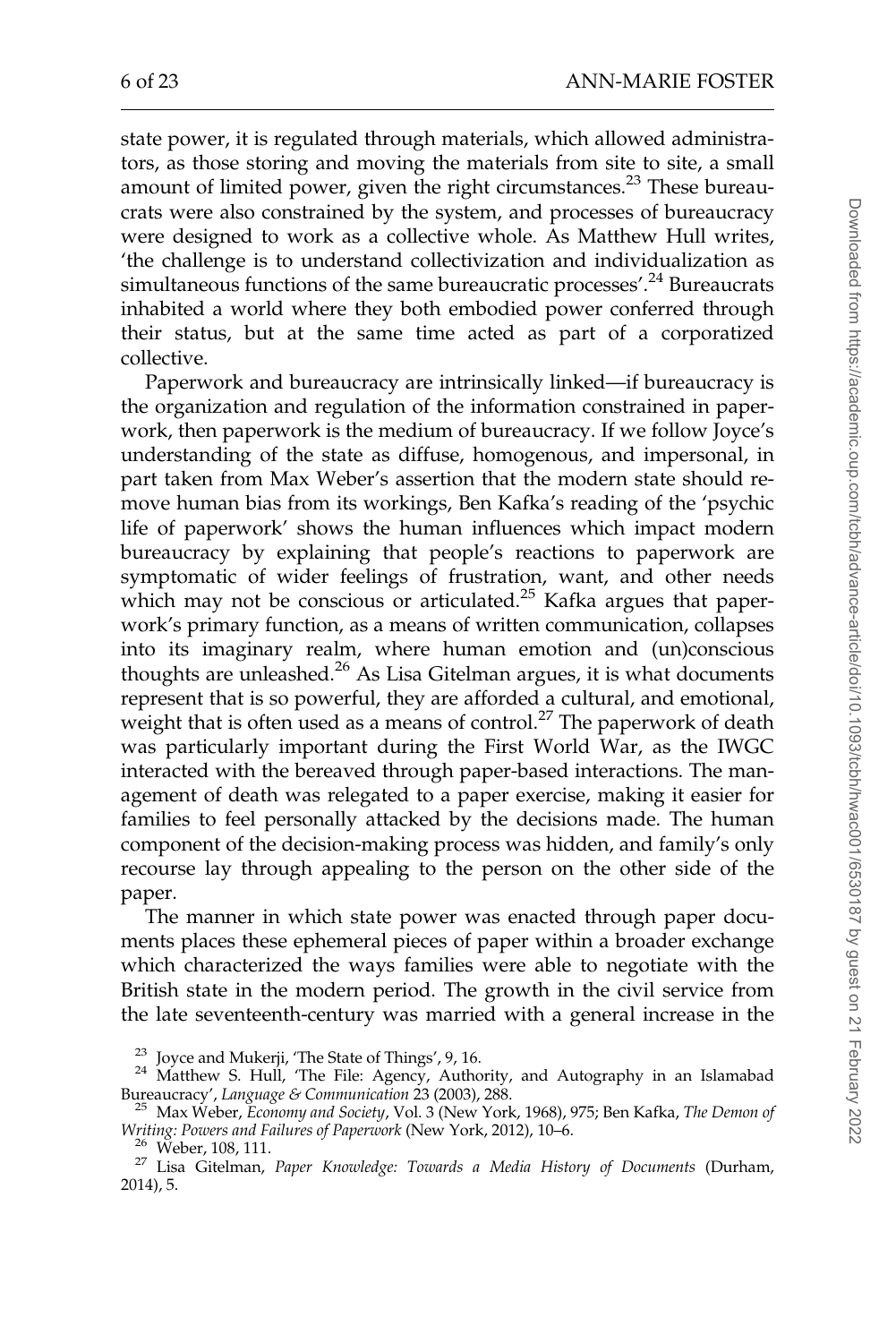number of bureaucratic communications, forms, letters, pamphlets, and other official ephemera that people interacted with on a daily basis.<sup>28</sup> Naomi Tadmoor's study of print and manuscript forms in the eighteenth century highlights that these items were shaped by local printers and users, as well as by the state.<sup>29</sup> David Vincent's work has shown how print items, such as newspapers and the Penny Post, altered the way the British public engaged with state power.<sup>30</sup> By the twentieth century printing processes were set, and official paperwork, although it could be spoiled or adapted by the user, formed an official means of correspondence, sent through the Post Office, in itself a soft reminder of the reach of the bureaucratic state.

So how did people react to these increasing demands to make themselves accountable to the intrusion of the state during wartime? And how did the First World War, which saw the first mass volunteer army, and then conscription, alter the relationship between state and people, especially in death? This article begins to tease apart how people reacted to imposed state bureaucracy surrounding death practices during and after the First World War. In particular, it asks how ordinary families engaged with new bureaucracy surrounding death in war. Although in previous wars the state had laid the bodies of those who perished to rest, those who were registered by the Army had been career soldiers, with the exception of the small number of volunteers who fought in the Second Anglo-Boer War.<sup>31</sup> As Helen McCartney argues, many of the men who served in the First World War were not career soldiers, but civilians in uniform, which had immense repercussions for how the families of men who died in service understood their deaths.<sup>32</sup> During the First World War, the state wrested control from the families of the dead and assumed a familial role. Laura Tradii suggests that the renegotiation of dead bodies after the First World War reimagined soldiers as members of Empire whose bodies were laid to rest among soldierly kin instead of along traditional familial lines.<sup>33</sup> But families did not necessarily agree with this,

<sup>28</sup> Michael Twyman, 'Printed Ephemera', in Michael F. Suarez and Michael L. Turner, eds, The Cambridge History of the Book in Britain, Vol. 5 (Cambridge, 2009), 68; Michael Twyman, 'The Long-Term Significance of Printed Ephemera', RBM: A Journal of Rare Book,

Manuscripts, and Cultural Heritage, 9 (2008), 39. Naomi Tadmoor, 'The Settlement of the Poor and the Rise of the Form in England,

c.1662-1780', Past and Present, 236 (August, 2017), 91.<br><sup>30</sup> David Vincent, *Literacy and Popular Culture, England 1750-1914* (Cambridge, 1989), 32–9;<br>228–58.

 $31$  Over 30,000 middle-class men volunteered to enlist during the Second-Anglo Boer War. In total, 22,000 soldiers (professional and volunteer) died in this conflict. Peter Donaldson, Remembering the South African War (Liverpool, 2013), 3.

 $R^2$  Helen B. McCartney, Citizen Soldiers: The Liverpool Territorials in the First World War (Cambridge, 2005), 8.

33 Laura Tradii, "Their Dear Remains Belong to us Alone": Soldiers' Bodies, Commemoration, and Cultural Responses to Exhumations after the Great War', First World War Studies, 10 (2019), 256.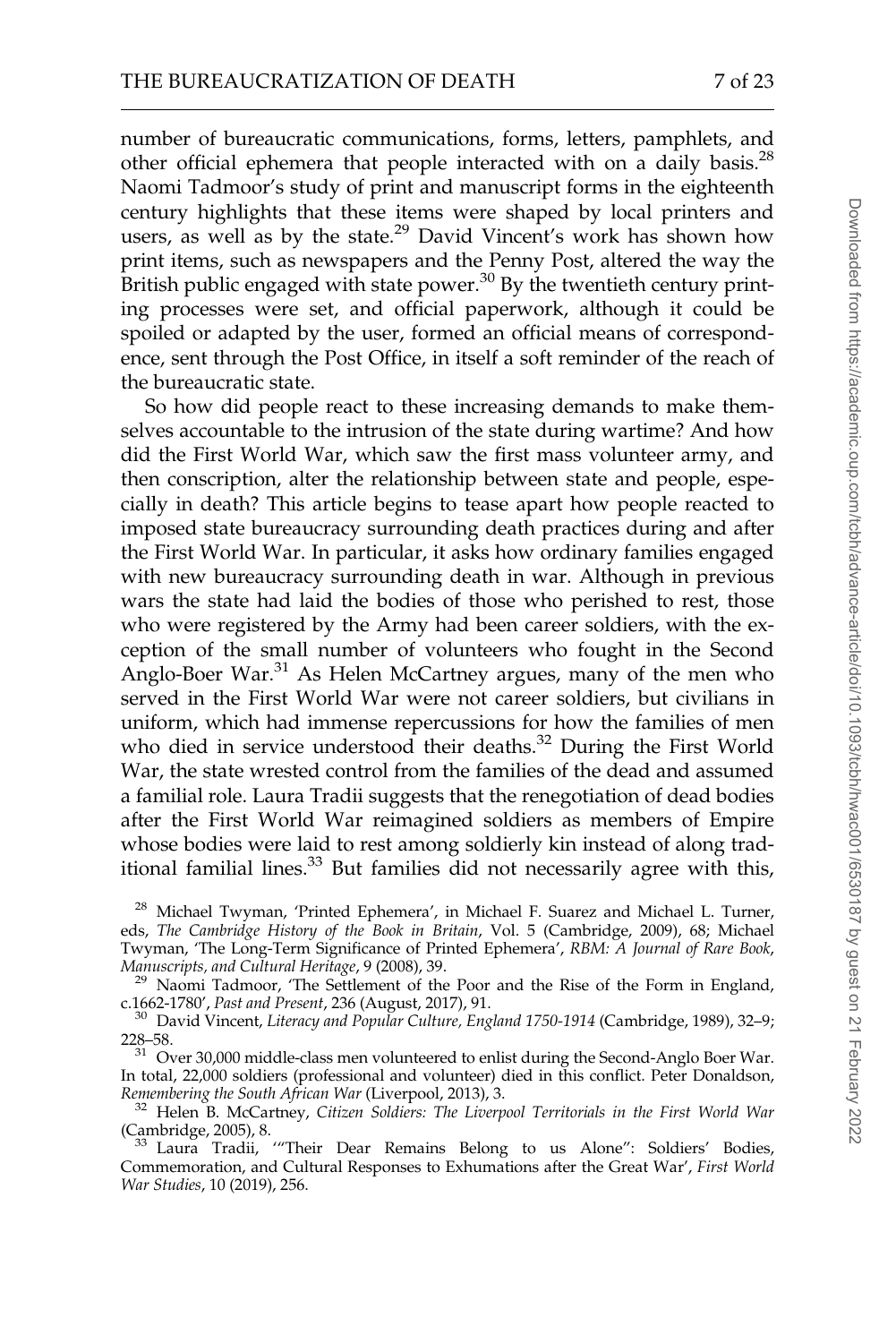and tried to influence bureaucrats who, they believed, had the power to find and re-bury their dead in a respectful, and individualized, manner.

This article first discusses practical changes in death registration brought about by the First World War, before examining how individuals and families tried to negotiate the increased bureaucracy of death they were facing through correspondence with the IWGC. Through the IWGC records there is an opportunity to understand how men and women reacted to and tried to influence bureaucratic decisions. As Angela Smith has shown, war widows were particularly vulnerable to financial difficulties and proved remarkably bold in using coercive tactics to manoeuvre through the bureaucratic apparatus of state assistance when pensions were refused.<sup>34</sup> Pierre Puseigle has argued that petitioning allowed the public to articulate their commitment to the war effort, and indeed, the limits of their acceptance in a society enveloped by war.<sup>35</sup> We rarely hear women's interactions with the state in the early twentieth century, unless they were elite women who had some level of influence and a vast personal correspondence, or poor women who were criminalized and whose words were filtered through court and other official documents. Although there was still a power imbalance in the ways women interacted with the state through letters to the IWGC, these letters show how men and women of different class backgrounds interacted with local and national state representatives to try and navigate the increased bureaucracy they encountered during and after the First World War, and how this bureaucracy in turn dictated how and when certain commemorative rites could take place.

#### Preparing for Death

The scale and confusion of the First World War brought with it a host of bureaucratic problems tied to sudden state expansion: whole sections of civil society had to be mobilized, troops trained, and supplies moved. This movement of the living was contrasted with the stillness of the dead, who, once no longer living, became an object for the Army to regulate. Soldiers and officials were highly cognizant of the problems that could hinder the processes of death notification and registration. Death was prepared for both by officials who had to deal with paperwork following the event, but also by individual soldiers and their families, who were aware of the complications which could arise after their death.

<sup>&</sup>lt;sup>34</sup> Angela Smith, Discourses Surrounding British Widows of the First World War (London, 2014), 10–2; also see Joy Damousi, The Labour of Loss: Mourning, Memory and Wartime

<sup>&</sup>lt;sup>35</sup> Pierre Purseigle, 'The First World War and the Transformations of the State', International Affairs 90(2014), 260. Also see Emily E. Pyne, 'Peasant Strategies for Obtaining State Aid: A Study of Petitions during World War I', Russian History/Histoire Russe, 24 (1997), 41–64.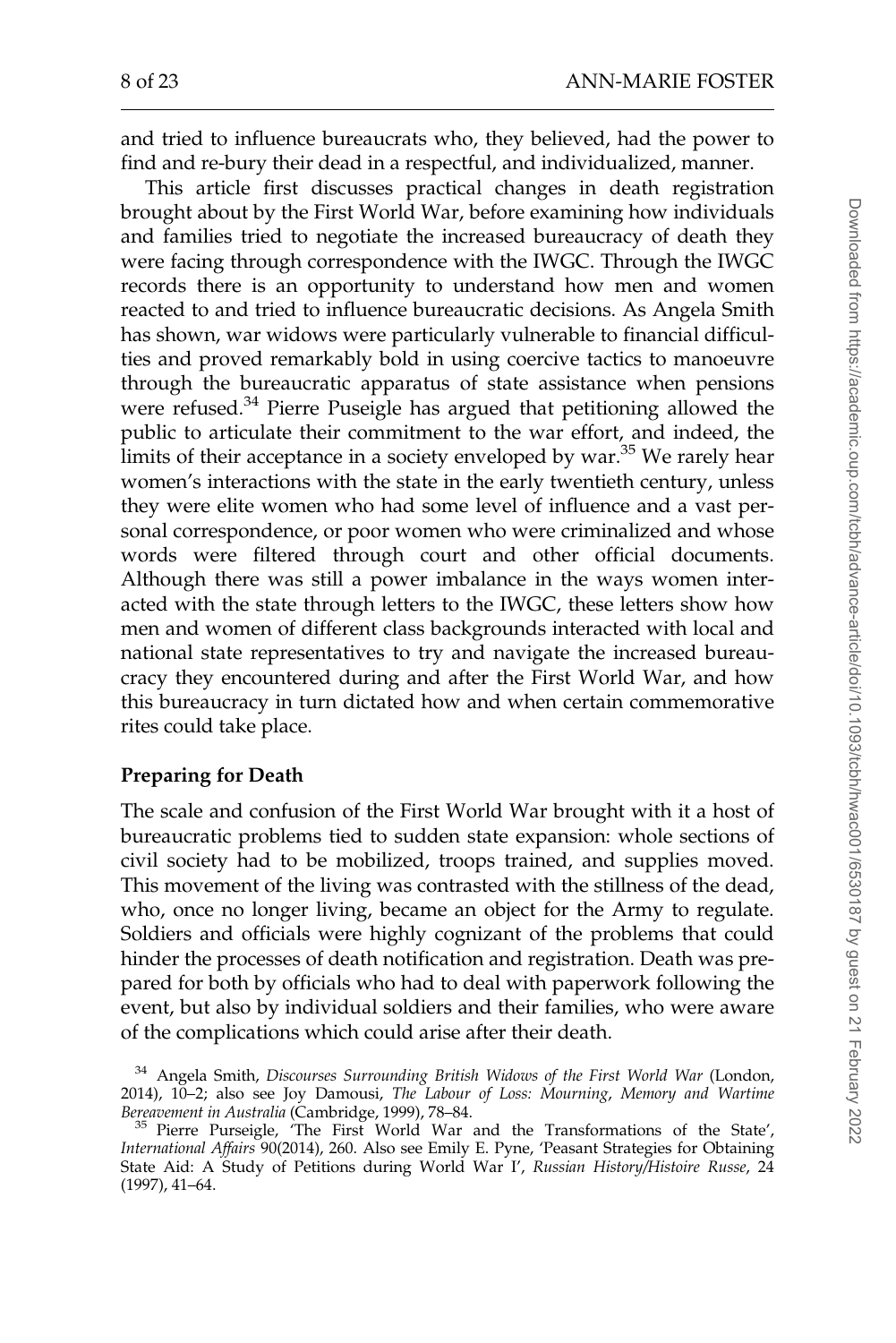Identifying the dead was fraught, and both officials and individuals sought to ensure that information pertaining to bodies could be collected. Before the First World War, Army practice was to bury soldiers without individual grave markers. If the information about the dead, such as the list of names, or the Officers with the knowledge of who was buried, were lost so were the identities of the dead in these unmarked graves. During the Second Anglo-Boer War, unless the dead were of a particularly high rank, or had been privately commemorated, soldiers who died were not buried with any form of identification, with simple iron crosses serving as a grave marker.<sup>36</sup> Aware that this was a problem, single identity discs were introduced by the Army in 1906 as an attempt to record the men who died in combat. The disc was designed to be removed as proof of death. This was, in many ways, an improvement from the previous system, as the disc gave some proof that the bureaucratic measures put in place could begin, but was a far cry from a perfect system of identification.

For its immediate bureaucratic benefits, the single identity disc posed significant problems during the First World War, when upheaval to the battlefield and reburials meant that while the individual was marked as dead through official paperwork their body was uncoupled from the items and documents which located their body after death. Soldiers, aware of these problems with the single-identity disc, asked their families to send durable ones made out of metal. This was a potentially traumatizing experience for the family, who realized the significance of this request. In a memoir written after the death of her son, Marie Connor Leighton vividly recalled sending him a silver identity disc:

I knew what it stood for as I looked at it. It stood first and foremost for the fact that the boy who in himself was all earth and all heaven to me was in the army only one among many thousands – perhaps hundreds of thousands. It stood for a fearful confusion in which masses of men might get inextricably mixed up so that none could know who his fellow was; and it stood for a field on which there were many dead lying, and for grim figures walking about among those dead and depending for their identifications on some token worn by the still shapes whose lips would speak no more.<sup>37</sup>

It became readily apparent to the War Office that families would not be satisfied if their loved one's body was lost within the milieu of the dead, unable to be located in a particular grave if, indeed, they had been lucky enough to be buried at all. The single identity discs were not fit for

 $^{36}$  Thomas Laqueur, The Work of the Dead: A Cultural History of Mortal Remains (Princeton, 2018). 458.

 $^{37}$  [Marie Connor Leighton], Boy of My Heart (London, 1916), 196.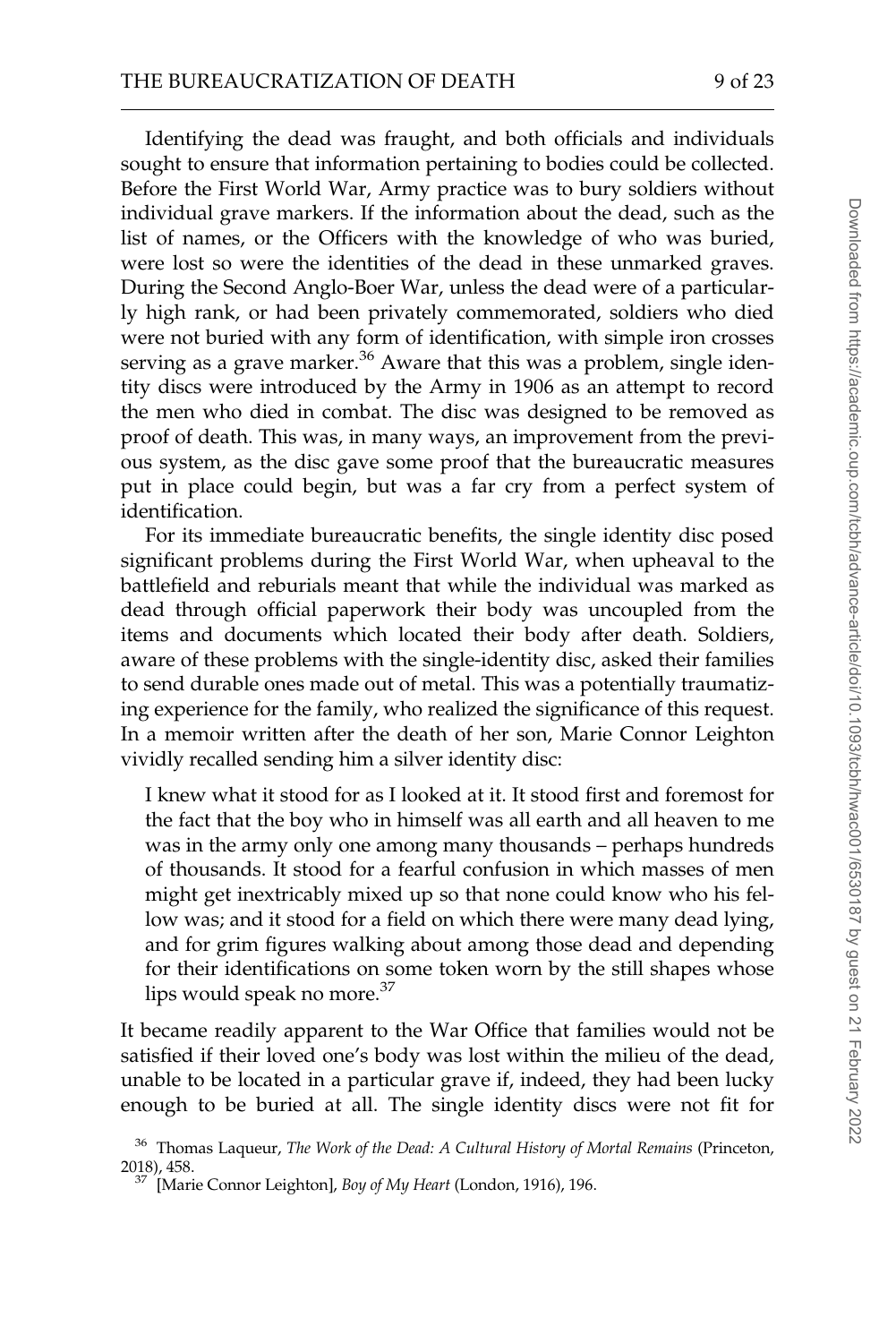purpose, and so a new two-disc system was devised. Fabian Ware, by this time heavily involved in identifying the dead through his work with the IWGC, was partially responsible for the design of duplicate identity discs, where one remained on the body to aid future identification of the corpse.<sup>38</sup> These were circulated from late 1916 and, although not a foolproof system, ensured that more bodies than under the previous system could be tracked, and paperwork as to their whereabouts updated.

This preparation for death through identity discs was married with systems to ensure that after death the individual's next of kin would be notified, however, much like the development of the discs, the bureaucratization of death during the First World War was a slow process. It was not imagined that the war would last for as long as it did, or result in such a high number of casualties. When a soldier enlisted, he gave the details of his next of kin, to be informed if he was taken ill, wounded, or died. In this seemingly innocent exchange of information lay a powerful transformation: the state assumed the role of the family and relegated them to the status of bystander, unable to do anything but observe as the War Office assumed their bureaucratic role.

In peacetime, families, sometimes aided by medical professionals, informed local registrars of deaths in the home. The 1836 Registration Act established the General Register Office (GRO) which centrally recorded all births and deaths in England.<sup>39</sup> Registrars oversaw the compulsory notification of deaths within the district they oversaw, and sent this information to GRO, based at Somerset House, where public and other records were kept. Following the 1874 Births and Deaths Registration Act, within five days of the death the closest family member to the deceased, or, failing that, a housemate, had to notify the registrar of a death in the home, with this extending to people included in the burial if the death occurred elsewhere.<sup>40</sup> If the person died in a hospital, or in a charitable institution, the head of the organization reported the death. $41$ 

Both the 1836 and the 1874 Acts mention the importance of the paper forms which helped facilitate the burial of the dead, as clergymen and undertakers needed proof that the death had been registered, or, in the case of a hasty burial, had to provide written evidence of the event within seven days.<sup>42</sup> Sections 43 and 44 of the 1874 Act insisted that registrars used the forms supplied in an appendix to the Act, which could be

- 
- 

<sup>&</sup>lt;sup>38</sup> Sarah Ashbridge, 'Military Identification: Identity Discs and the Identification of British War Dead, 1914-18', British Journal for Military History, 6 (2020), 21–42.

<sup>&</sup>lt;sup>39</sup> Julie Rugg, 'From Reason to Regulation<sup>7</sup>, in Peter C. Jupp and Clare Gittings, eds, *Death* in England (Manchester, 1999), 216.

<sup>&</sup>lt;sup>40</sup> Births and Deaths Registration Act 1874, Chapter 88, 10–11.<br><sup>41</sup> Births and Deaths Registration Act 1836, XIX.<br><sup>42</sup> Births and Deaths Registration Act 1836, XXVII; Births and Deaths Registration Act 1874, Chapter 88, 17.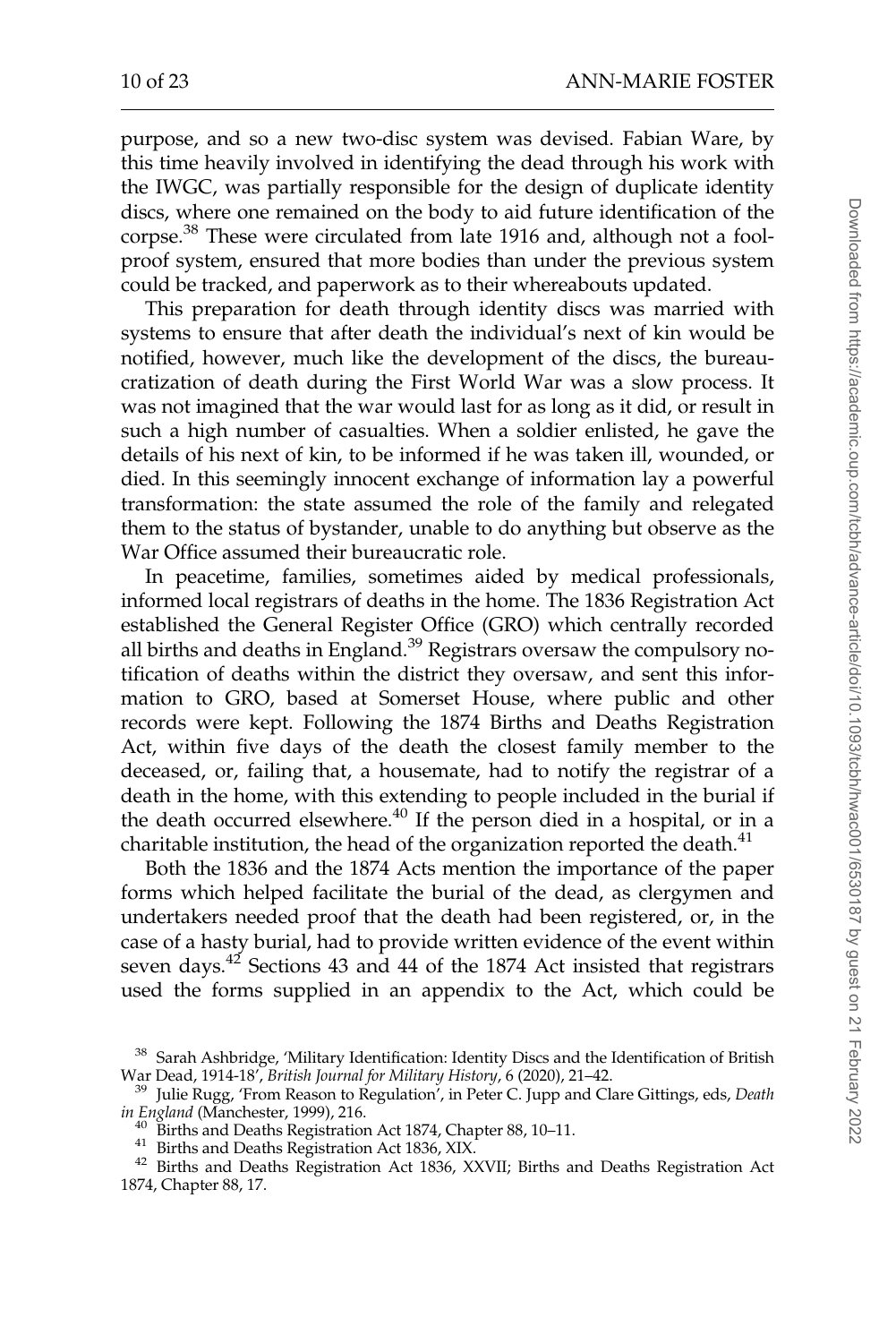adapted to make them fit for use at a local level.<sup>43</sup> If the deceased had been visited by a medical professional during their final illness, a certificate detailing cause of death needed to be produced, however, if there had been an inquest into the cause of death, the paperwork with from the jury was substituted in lieu of the formal certificate.<sup>44</sup>

Army regulations for death notifications also emphasized the importance of orderly record keeping. One third of the Registration of Births, Deaths and Marriages (Army) Act 1879, was dedicated to the importance of good record keeping when abroad. If a soldier or one of their family members died, the death was authenticated and the details transmitted to the GRO, which kept a permanent register of all military deaths overseas.<sup>45</sup> The Commander-in-Chief was responsible for the lists and paperwork of Army deaths within their control, but once these records were sent to England, they became the legal property of the GRO.<sup>46</sup> If the soldier died on home soil, death registration followed usual regulations. When under Army care overseas, the responsibility of informing the GRO fell to the state, when at home or on leave, responsibility once more fell to civilians.

At the start of the war, the Army used burial regulations published in 1909. In 1914, no states had plans to document the dead in as much detail as was eventually given, preferring to rely on procedures developed after previous wars, which proved a thoroughly inadequate system as the war developed.<sup>47</sup> The 1909 regulations instructed that details about military deaths were given to the Adjutant-General's office, which provided administrative support for the Army at the base they occurred. Those involved in burials removed the soldier's single identity disc and pay book, and sent them to the Adjutant General's office at the base.<sup>48</sup> After receiving this information, the officer in charge at the base was to 'telegraph the government concerned with the least possible delay the names of all officers and men who have been reported to him as dead, wounded, or missing'.<sup>49</sup>

Once war began this proved an inadequate system of recording the names of the dead, and both military and voluntary bodies were involved in recording and burying the dead. By 1916, the War Office Casualty

- 
- 

<sup>48</sup> HMSO 'Field Service Regulations Pt. II Organization and Administration 1909, Reprinted with Amendments 1913' (London, 1913), 165.

<sup>3</sup> HMSO 'Field Service Regulations Pt. II Organization and Administration 1909, Reprinted with Amendments 1913', 166.

<sup>&</sup>lt;sup>43</sup> Births and Deaths Registration Act 1874, Chapter 88, 43–44.<br><sup>44</sup> Births and Deaths Registration Act 1874, 20.<br><sup>45</sup> Registration of Births, Deaths and Marriages (Army), 1879, 2.<br><sup>46</sup> Registration of Births, Deaths and Citizenship in Britain in the First World War' Unpublished PhD thesis, University of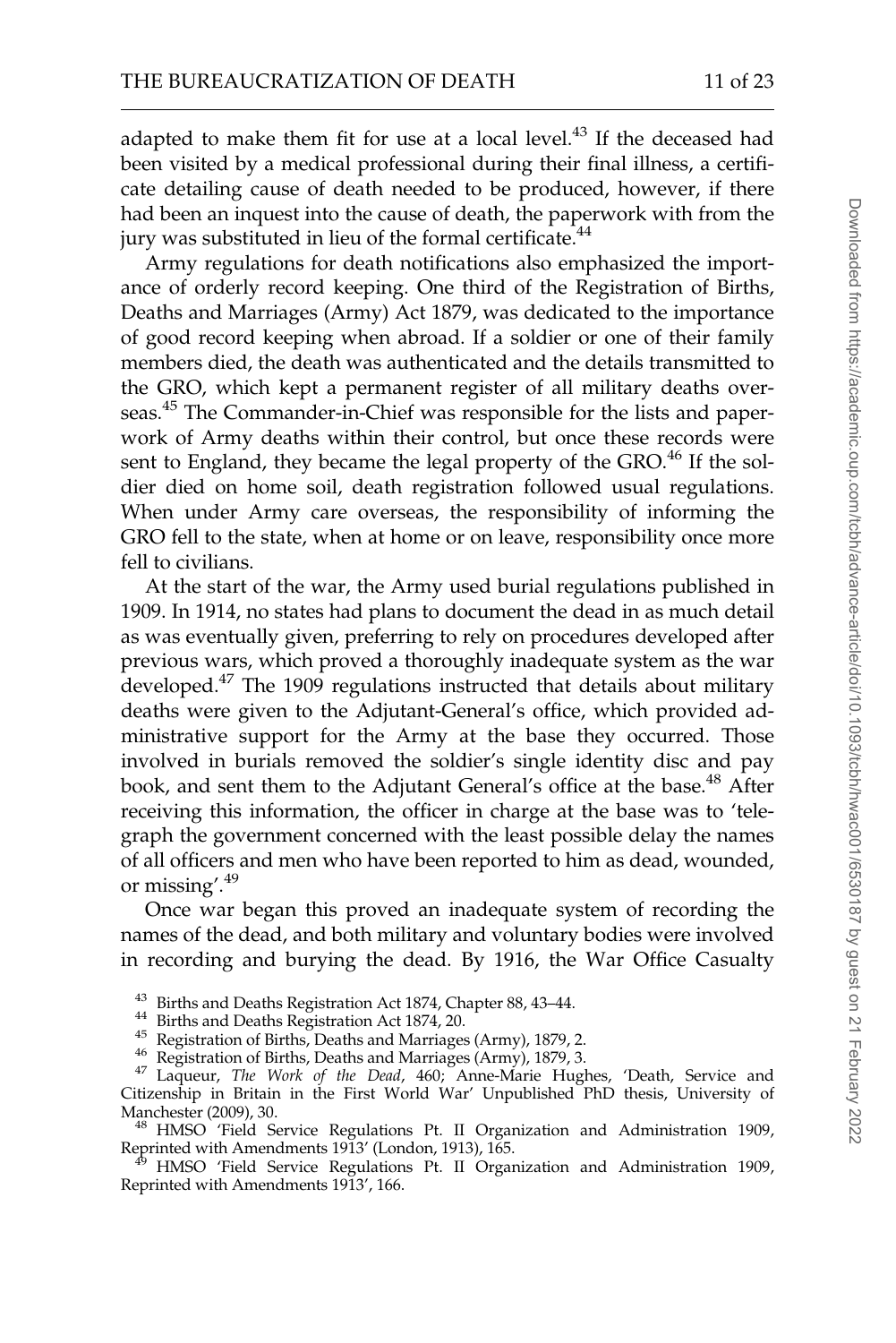Branch was responsible for the bureaucracy of the death, issuing individual death notices sent to the next of kin as well as newspaper lists to alert wider communities. The Casualty Branch were informed of deaths by the servicepeople's units and the Red Cross, who created lists of the dead, which were married with the next of kin information held at the Branch.<sup>50</sup> Over the course of the war the office grew from several clerks to a staff of over 700, although the Red Cross continued to supply the department with names and information.<sup>51</sup> Red Cross involvement intervened in what was previously the dual responsibility of the family and the state. On occasion, Red Cross members became stand-ins for families who were unable to search for the missing.<sup>52</sup> Here, they provided a stand in for both the families of the dead who would usually register a death, and as support to help ensure that as many war dead as possible were recorded by the state.

Families were informed of the death of their loved one by a letter or, in the case of and officer death, a telegram sent by the War Office. Often these moments became points of family memory. Writing decades after the event, J. H. Armitage recalled the day that his mother found out that her son, Armitage's older brother, had been killed at Gallipoli:

I shall always remember the morning that the long buff coloured envelope came by the early post. Mother sat down and opened it then her face seemed to freeze like a mask. I remember asking her what the letter was about, after a while she said in a strange quiet voice – 'George is dead, he's been killed.<sup>'53</sup>

Marie Connor Leighton also described the impact that seeing a notification telegram had on her. When waiting for her son to return on leave the telegram was delivered. Her husband opened the door and came back into the room where Leighton was sitting, looking ashen:

for the first time I noticed that the boy's father had a bit of pinkish paper crushed up in his hand.

"Is that a telegram?" I cried eagerly, putting out my own hand. "Oh, give it to me! What does it say? Is he coming to-night?"

One of my husband's arms was quietly put around me.

"No. It's no good our waiting for him any longer. He'll never come any more. He's dead. He was badly wounded Wednesday at midnight, and he died on Thursday."

<sup>&</sup>lt;sup>50</sup> Hughes, 'Death, Service and Citizenship', 30.<br><sup>51</sup> Laqueur, *The Work of the Dead*, 461.<br><sup>52</sup> Winter, Sites of Memory, 30.<br><sup>53</sup> Burnett Archive, J. H. Armitage, 'Twenty Three Years or The Late Way of Life and Living by "The Exile"', 59.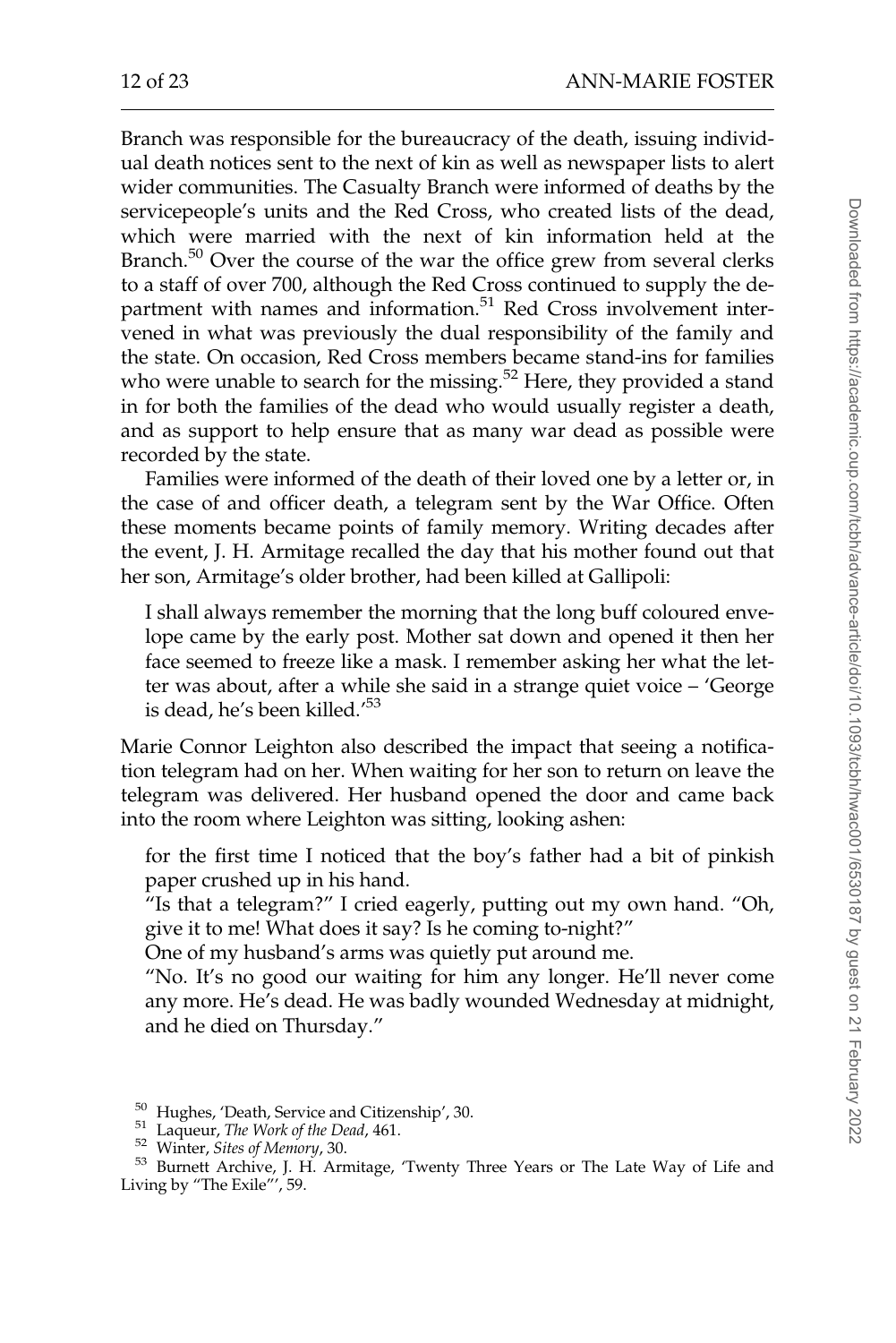For minutes that were like years the world became to me a shapeless horror of greyness in which there was no beginning and no end, no light and no sound.<sup>54</sup>

The paper-based notices of death, be they a letter or a telegram, became physical signifiers of death and formed a part of family narratives of bereavement.

Although receiving a death notice was the sharpest pain that a family would experience, from then on they became embroiled in systems of the bureaucracy of death that were new to them. The notification of death that was sent from the War Office was not the same as the death certificate, which had to be issued by the GRO. Many families did not understand that the death notice did not occupy the same legal status as the death certificate, but for the deceased's estate to be settled a formal notification of death needed to be shown. Anne-Marie Hughes has written about the delicate situation that the government found themselves in when issuing death certificates, as that they were trying to rapidly process deaths in chaotic wartime circumstances, while hiding this from the families of the deceased, who needed to maintain some kind of morale as the war was still ongoing.<sup>55</sup> Such was the delay in certificates being issued that in 1915 middle and upper-class families lobbied for a shorter gap between the death notice and death certificate being produced.<sup>56</sup> Even after the war ended, relatives could find themselves struggling to access a death certificate, and there was clearly still some confusion about who issued it. Solicitors, writing on behalf of Major A. G. Staveley's wife had to appeal to the IWGC for details of a death certificate seven years after his demise as none had been issued in the interim.<sup>57</sup> For families who needed this legal necessity, confusion over where to request a death certificate could last a considerable time.

Thus far, the British Army and the War Office assumed control of the registration of the military dead, superseding the peacetime norm of family registration. It was only at the moment of death, and the official notification from the War Office, that families began to be involved in the paperwork, but this was still in a passive role. However, this changed with their involvement in the soldier's grave and families became embroiled in new systems designed to facilitate the individualization of mass graves. They suddenly entered into a new world of forms and bureaucratic measures which were designed to bring the state and the family into dialogue.

<sup>&</sup>lt;sup>54</sup> [Leighton], *Boy of My Heart*, 219.<br><sup>55</sup> Hughes, 'Death, Service and Citizenship', 31.<br><sup>56</sup> Hughes, 'Death, Service and Citizenship', 32.<br><sup>57</sup> CWGC (Commonwealth War Grave Commission) efile AA365339.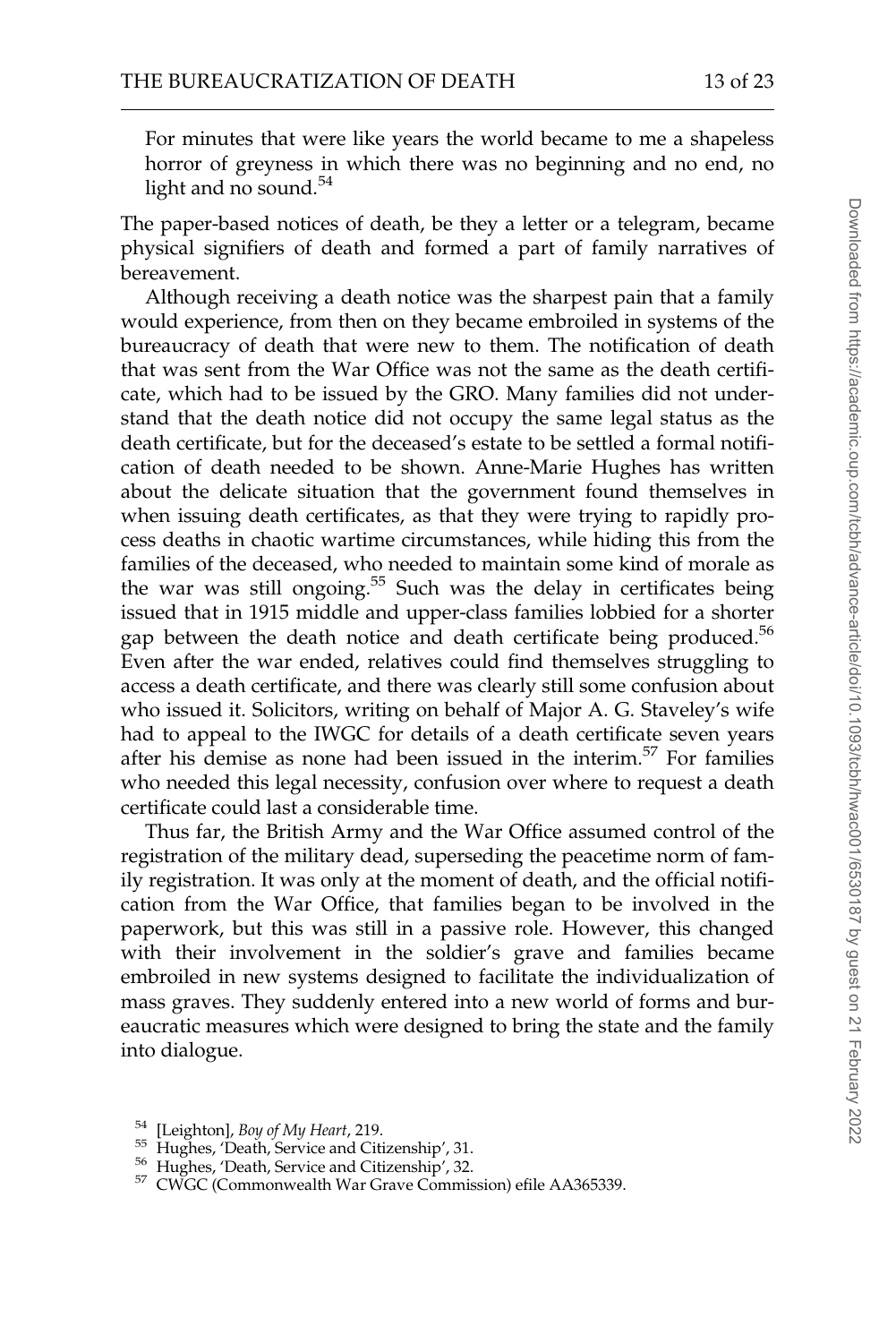## Beyond Death: Families and the IWGC

The First World War reconfigured the relationship between families and the state through the regulation of dead bodies. Joanna Bourke has shown how the state increasingly claimed men's bodies over the course of the war, through conscription, fitness, and, ultimately, in death.<sup>58</sup> Conventionally, the family of the dead controlled the body of their loved one, and the state would only intervene if there was nobody to claim the corpse of the deceased. It was only in the case of the very poor, who had no family or whose families were too poor to afford burial, or the very wealthy, whose bodies could be taken away for state funerals, that control by the family was regularly superseded by the state.<sup>59</sup> During the war this changed, and the state laid claim to the bodies of men who, although in the Army, were not of it. Servicemen were primarily civilians and remained closely connected to their local communities when serving abroad. $60$  While in previous wars the state had laid the bodies of those who perished to rest, these were generally men whose whole careers had been in the Army. The First World War was to change that and wrest control from families to create uniform cemeteries of the dead.

It was during this drawn-out process, of initial burial and particularly through reburial, that the family were in direct contact with the state through the IWGC. The IWGC created ledgers and memos tracing deceased soldiers' whereabouts. When the family of the dead sent a letter asking if they had found the body of loved one, information pertaining to a person's grave, or asked for updates about how quickly the IWGC was working an 'enquiry file' (efile) was opened. Although many efiles have been discarded over the years, and the ones that were kept focus on cases where the IWGC felt they set some kind of precedent, they nonetheless offer rich insight into the sorts of correspondence the IWGC had with bereaved families. While the outcomes of the efiles are skewed, they are broadly representative of the type of information circulated, and patterns of help given, during the inter-war years.

Burying the dead was a drawn-out process which was hampered by the atrocious conditions on the fighting fronts: graves could be hastily dug, paperwork concerning their location lost, and areas where soldiers had been laid to rest earlier in the war were later destroyed. Wherever possible soldiers were buried, although often this was a hasty affair undertaken by comrades, religious personnel, or pioneer troops who

<sup>&</sup>lt;sup>58</sup> Joanna Bourke, Dismembering the Male: Men's Bodies, Britain and the Great War (London, 1996).<br><sup>59</sup> For example, Emma Darwin wanted her husband Charles to be buried in the family

vault, instead of in Westminster Abbey. See Pat Jalland, Death in the Victorian Family (Oxford, 1996), 198.

 $60$  McCartney, Citizen Soldiers, 95–99.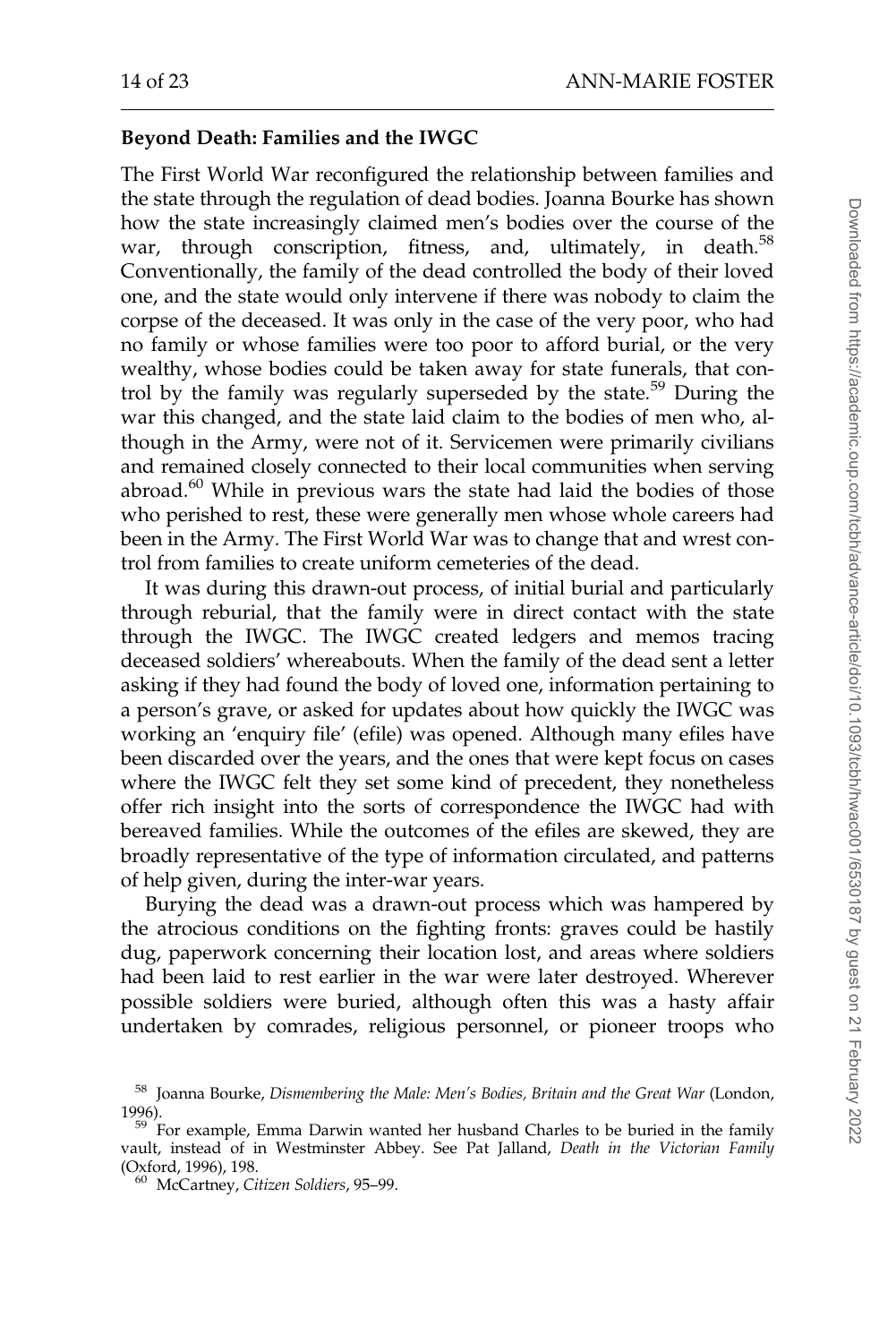followed the main infantry specifically to bury the dead. $61$  From 1915 bodies were interred in cemeteries, giving some semblance of order to the chaos, although changing lines of war and the carnage wrought upon the battlefield could easily destroy graves. After the war ended, the IWGC worked to concentrate the bodies in these scattered graves into larger cemeteries where they could be cared for properly. In some ways, the families who dealt with the gravestone paperwork were lucky. At the end of the war, 170,000 British soldiers were missing in France and Belgium alone and, unless their bodies were later discovered, families of these men had to be content with the name of their loved one engraved on a memorial to the missing.<sup>62</sup>

The IWGC began as a voluntary British Red Cross Unit, led by Fabian Ware, in 1914. His Unit began to collate the graves of the dead, slowly becoming incorporated into the Army. By early 1915, the Unit used Red Cross vehicles and personnel, but were supported by military supplies, before becoming formally incorporated into the Army later that year.<sup>63</sup> In February 1916, the Unit became the Directorate of Graves Registration & Enquiries (DGRE) and in 1917 it was transformed by Royal Charter into the Imperial War Graves Commission.<sup>64</sup> The IWGC organized the battlefronts into seven zones, and Grave Registration Units (GRUs) were formed to record the dead in individual areas. In its early days, two junior registration officers began a card-index register of the graves. This bureaucracy was slowed by Army units and clergymen who moved around, or lost records which gave details of the graves of the soldiers they had buried.

Gravemarkers became an important way for the IWGC to locate the graves they marked on maps and through paperwork. When a soldier was buried in haste, random objects close to the grave could be used as a gravemarker, and graves were initially marked with bayonets and other war detritus. In 1916, it was decided that temporary wooden crosses would replace as many of these makeshift markers as possible. Army Form W. 3314 was issued to chaplains on the Western Front and highlights the precision of the exercise by this point in the war:

The G.R.U. responsible erects crosses on the site of the grave as soon as practicable. Crosses are at the same time kept ready at each G.R.U. office, and can be obtained with metal inscriptions, with only a few minutes delay. In cases where it is desirable for battalions, etc., to erect the crosses themselves, it is requested that the Chaplain or other

<sup>&</sup>lt;sup>61</sup> Bourke, *Dismembering the Male*, 214.<br><sup>62</sup> Ross Wilson, 'The Burial of the Dead: The British Army on the Western Front, 1914-1918', War & Society 31 (2012), 23.<br><sup>63</sup> Philip Longworth, *The Unending Vigil* (Southampton, 1967), 1–28.<br><sup>64</sup> Peter Hodgkinson, 'Clearing the Dead', *Journal of the Centre for First World War Studies* 

<sup>(2017), 35.</sup>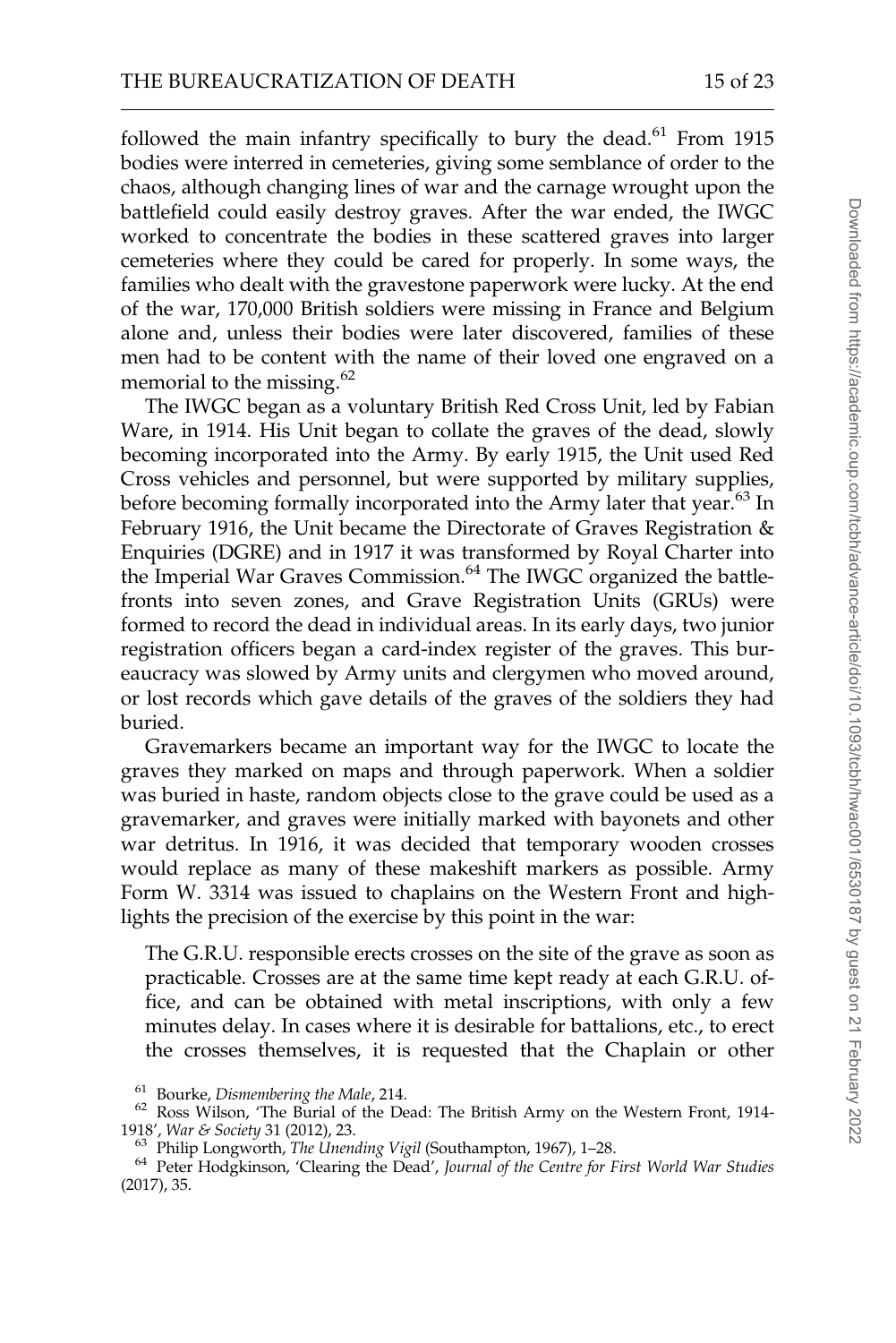Officer filling up this form shall name in space B. any convenient place where the crosses can be handed over by the G.R.U. to transport going up to the position. $65$ 

Travelling photographers sent images of the markers to the families of the dead, often for a fee, and the photographs became a treasured memento in many family collections. But these wooden crosses were always intended to be a temporary measure. The real headstones would come after the war, when the bodies of the dead were reinterred into purposebuilt cemeteries on foreign soil.

The decision not to repatriate the war dead was announced in 1918 and led to a vicious public debate over who should get to choose where soldiers were buried. Sarah Ann Smith, whose only son died in 1918, founded the British War Graves Association in 1919 to lobby for the repatriation of the war dead. By 1922 the association had over 3,000 members.<sup>66</sup> One of the key ways the Association tried to get this decision overturned was through a petition sent to King George V. The history of petitioning is a long and rich one, which does not need repeating here, other than to note that petitions were a vibrant area of political contact between people and their representatives in the early twentieth century.<sup>67</sup> Those who signed the petition did not only put their name but noted their relationship to the dead, with wives, mothers, sisters, bothers, husbands, and nephews all appearing in the document. $^{68}$  By listing their relationship to the deceased the families of the dead attempted to demonstrate their claim through blood. Ultimately the petition was ignored, although the IWGC was forced to produce literature to support the decision. In 1919, they commissioned Rudyard Kipling to write a pamphlet sent to every next of kin which explained that moving the bodies would be 'a violation... of the desire of the dead themselves<sup>'.69</sup>

Finding the graves of the dead was fraught with difficulty, and both during and after the war families wrote to the IWGC asking them for information about the location of their loves one's body. During the war, if the IWGC received a request for a grave location that it could not answer, a 'Form H' was sent to the Commanding Officer of the battalion the soldier was from to ask if they could give any information or a map reference of the place where the deceased was last seen. If this was not possible, the officer was to give details of the Unit that relieved them, so

<sup>&</sup>lt;sup>65</sup> Public Record Office Northern Ireland, D3019/1/5.<br><sup>66</sup> Alison S. Fell and Susan Grayzel, 'Women's Movements, War and the Body', in Ingrid<br>Sharp and Matthew Stibbe, eds, *Women Activists between War and Peace* (London

<sup>&</sup>lt;sup>67</sup> See Richard Huzzey and Henry Miller, 'Petitions, Parliament and Political Culture: Petitioning the House of Commons, 1780-1918', *Past & Present*, 248 (2020), 123–4.

<sup>&</sup>lt;sup>68</sup> CWGC, WG 783 Pt 1. Petition [1919].<br><sup>69</sup> Rudyard Kipling, *The Graves of the Fallen* (London, 1919), 15.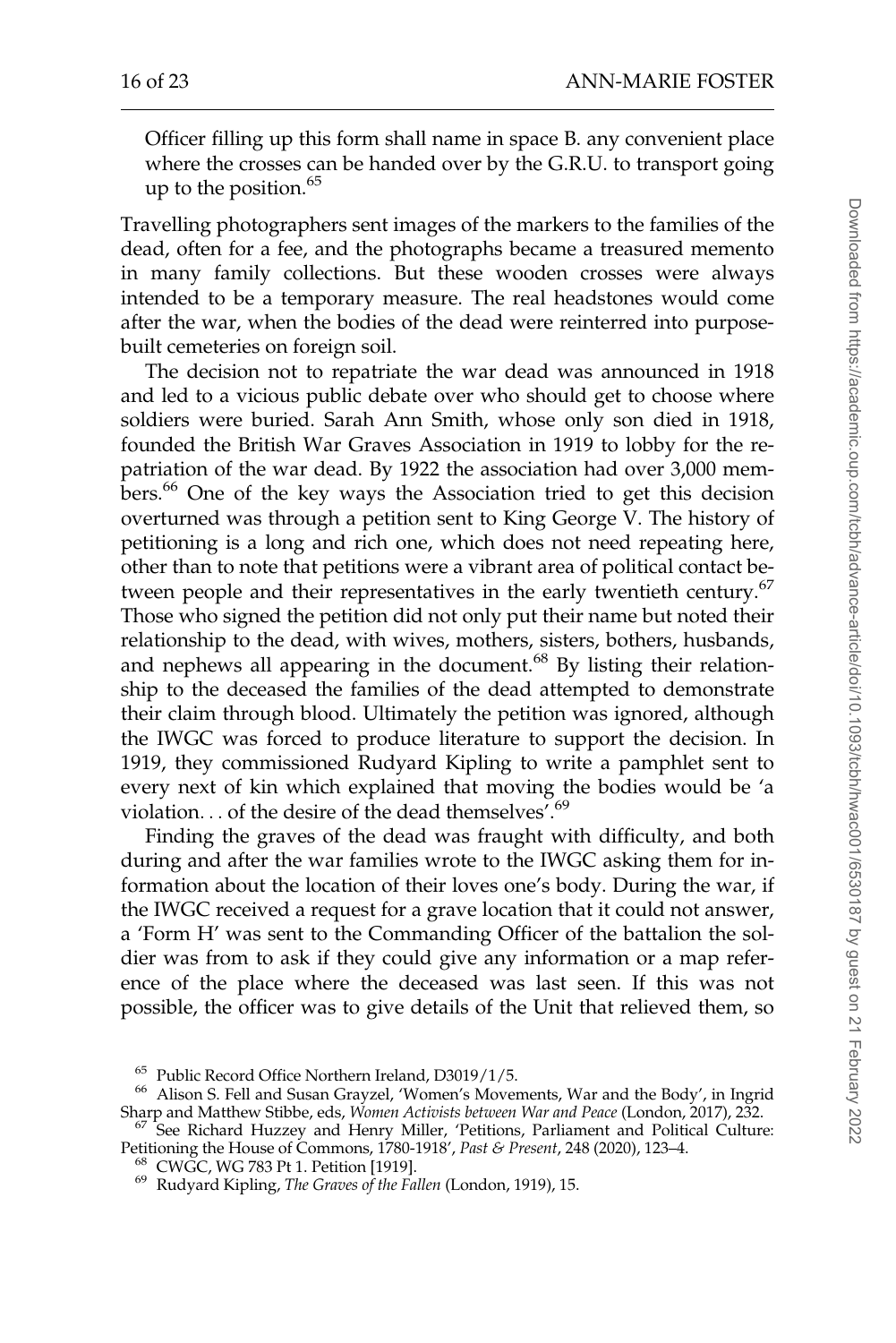the IWGC could continue searching for the grave.<sup>70</sup> At the end of the war, before bodies could be reinterred, a vast search for the missing took place. Now aided by the Army, GRUs systematically searched for individuals whose graves might have been overlooked or unrecorded while the fighting happened. This continued until 1921, when the Secretary of State for War, Sir Laming Worthington-Evans, said that owing to the difficulty of finding 'invisible graves' special searches would, from then on, only be carried out if relatives or friends could produce 'from their own knowledge evidence where the body of an officer or soldier may be found'.<sup>71</sup> Once the dead had been found and recorded the IWGC faced the enormous task of reinterring the dead into formal cemeteries, so the land could be returned to French and Belgian farmers, a task that would take them years. $72$ 

While the GRUs swept the battlefields immediately after the war they also acted on family information about the dead. In September 1918 the IWGC received a letter from Major General E. A. Wardrop asking for information about Cpt H. E. Chapman, who was 'seen to be knocked out by a machine gun bullet'.<sup>73</sup> It was said that two German soldiers had picked him up and placed him under cover, but that no more had been seen or heard of him, although as he had his identity discs it was possible that someone had buried him and marked the grave. No further correspondence regarding Chapman was received until 1919, when his mother began to make enquiries. Chapman's parents were able to afford travel to France to attempt to find the grave of their son. In October 1919 Cpt Chapman's mother gave a blistering attack on the bureaucracy she encountered there:

No communication has been received at the office of the Graves Registration Camp Roizel [sic] respecting him ... I had begged you to forward details of clothes etc, which I gave you, that would help them identify the body if found. You speak in your reply of  $21<sup>st</sup>$  Aug 19 of the information I have having been noted, but it is quite useless to keep such information on the shelves of the [Law] Office when the only place if could be of any use wd [sic] be in the hands of the officer working on the spot. If other cases are treated as negligently as mine it is not to be wondered at that so many are still 'missing.'<sup>74</sup>

<sup>&</sup>lt;sup>70</sup> See for example, the case of Lt. J.D.C. Dennis. CWGC efile AA10103.<br><sup>71</sup> 'Battlefields' Search Ended', *The Times*, 10 November 1921, 14.<br><sup>72</sup> Romain Fathi, '"We Refused to Work until we had Better means for Handling Bodies": Discipline and the Australian Graves Detachment', First World War Studies, 9 (2018), 37.

 $^{73}$  CWGC, efile AA10143.<br> $^{74}$  CWGC, efile AA10143.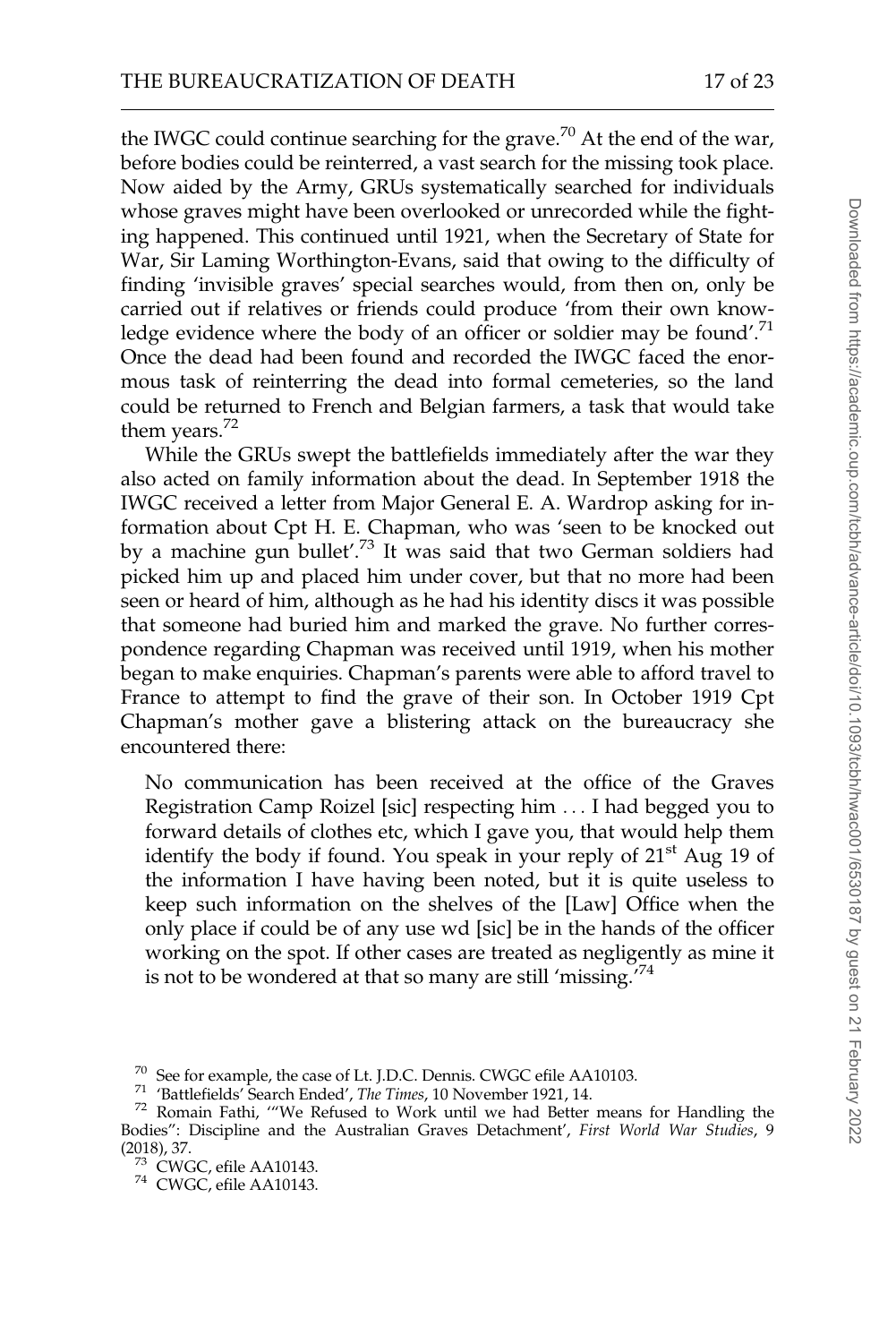Her complaint highlighted the lag in information flow between the central offices in London and the regional ones where the searches were taking place. In many ways this is not surprising, the sheer amount of logistical paperwork necessitated by moving the graves undoubtedly meant that some people's cases were missed, but Chapman's mother went further, suggesting that it was a symptom of widespread bureaucratic neglect.

Once the dead had been found they were permanently laid to rest. The state control of the space that the dead were buried in disrupted peacetime norms of families owning, or renting, plots of land where their immediate kin could be buried.<sup>75</sup> Ownership of a grave allowed families to install a headstone, however, a minority of grave owners chose not to purchase one, because of cost, or because they did not see it as important.<sup>76</sup> Having a permanent grave was of importance to many families, as it allowed them some sense of closure in the knowledge that their dead were being cared for. As Carol Acton notes, some families were overwhelmingly pleased with IWGC cemeteries, noting that one family could only 'grieve spontaneously' once the grave was in front of them.<sup>77</sup>

After the bodies were interred into their final resting places the families of the dead were asked to provide details of an epitaph which would be engraved on the serviceperson's headstone. This was the only individualization that the graves could have. The uniformity of war graves was paramount to the IWGC's mission: the remains of those who died should rest, undifferentiated from one another; class, race, and religious boundaries minimized through the distinctive IWGC headstone, although in reality only white European troops were guaranteed these promised graves.<sup>78</sup> This policy stemmed from the 1918 Kenyon Report, which outlined the cemetery recommendations of Sir Frederic Kenyon, Director of the British Museum and adviser to the Commission, which emphasized that 'equality of treatment' was paramount.<sup>79</sup> The Commission, following his recommendations, provided uniform headstones decorated with the relevant regimental crest and with the soldier's rank, name, and date of death, which were installed after the war, in many cases several years after the fighting ended. As Sarah Tarlow writes, these headstones had the effect of reducing the 'complex modern individual to an almost premodern, substitutable person, remembered only as a solider and in the

<sup>&</sup>lt;sup>75</sup> Patrick Joyce, *The Rule of Freedom: Liberalism and the Modern City* (London, 2003), 89–90.<br><sup>76</sup> Strange, *Death, Grief and Poverty*, 179.<br><sup>77</sup> Acton, *Grief in Wartime*, 44–5; David W. Lloyd, *Battlefield Tourism: P* 

Commemoration of the Great War in Britain, Australia and Canada, 1919-1939 (Oxford, 1998), 46.<br><sup>78</sup> Laqueur, The Work of the Dead, 463–4; See Michéle Barrett's work for more about discrimination against colonial troops and their graves. <sup>79</sup> Frederic Kenyon, War Graves: How the Cemeteries Abroad will be Designed (London,

<sup>1918), 7</sup>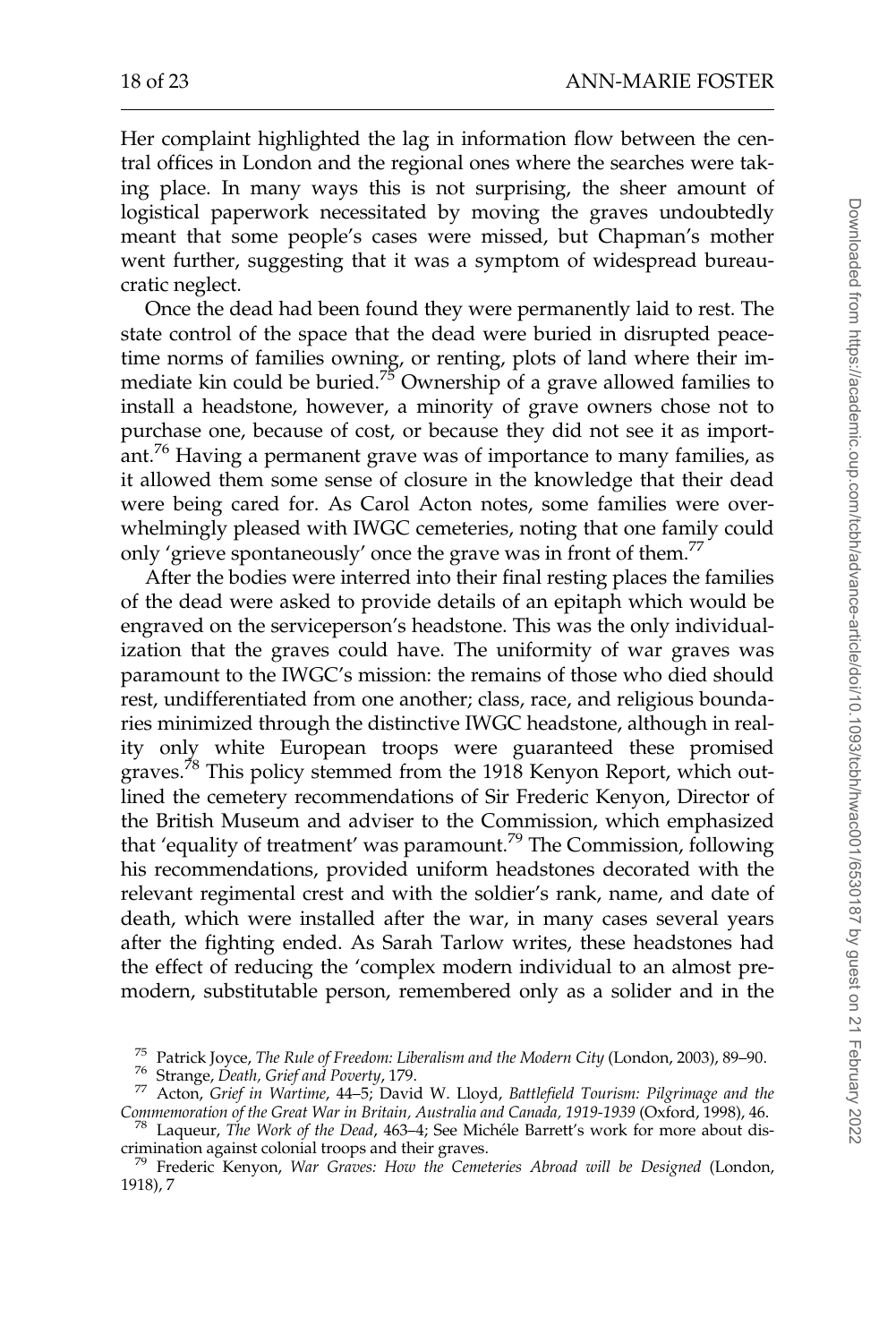same way as any and every other solider'.<sup>80</sup> To combat this, personal inscriptions of up to sixty-six characters were allowed at the family's own expense. For the families who could afford an inscription, these could be highly personal, such as the gravestone of Pte G. H. Pratt, whose wife requested that his last words to her 'God be with you till we meet again' be engraved.<sup>81</sup> The cost barred some families from participating in this commemorative action, such as the wife of Pte J. B. Slipp, who could not afford the extra expense this incurred.<sup>82</sup>

As much as the IWGC insisted that families could choose their own epitaphs, in practice, inscriptions were heavily monitored by the IWGC, and requests for epitaphs not in keeping with the Commission's outlook were regularly refused.<sup>83</sup> In 1920 the IWGC contacted the parents of Jack Mainwaring to ask if a headstone could be erected over his grave. The parents agreed to this on the condition that his rank be excluded from the headstone.<sup>84</sup> After several internal discussions it was decided that, as there was an existent precedent of a family omitting rank, it would be accepted in this case, and a letter was sent to Mainwaring's parents informing them of the decision.<sup>85</sup> However, in June 1921, just before the gravestone was about to be engraved, a letter from the Principal Assistant Secretary asked them to consider the matter further, arguing:

The impression gathered by anyone visiting the cemetery, reading the inscription as you propose to have it, might be that he [Mainwaring] was reduced in rank and it was desired to conceal this fact. At best the omission of the number and rank, particulars which appear on all other headstones erected over War graves, might be regarded as due to carelessness in engraving the headstone. I feel myself it is hardly fair to the memory of your son himself, nor to his comrades, to suppress what might be called his military identity.<sup>86</sup>

This complete reverse in attitude towards the parents' autonomy and their control over the gravestone led the parents to change the inscription. Mainwaring's father explained 'although both my wife and myself would prefer our sons [sic] rank not to appear on the headstone on reading your letter we think it only right to leave the matter entirely in your hands'.<sup>87</sup>

 $^{80}$  Sarah Tarlow, Bereavement and Commemoration: An Archaeology of Mortality (Oxford, 1999), 157.

<sup>&</sup>lt;sup>81</sup> CWGC, CWGCYP/1411.<br><sup>82</sup> CWGC efile CDEW17150. The fee was often waived if families could not afford it, however, not all families seem to have been told this.<br><sup>83</sup> Sonia Batten, 'Memorial Text Narratives in Britain, c.1890–1930', Unpublished PhD the-

sis, University of Birmingham, 2011, 196.<br><sup>84</sup> CWGC, efile SL18509.<br><sup>85</sup> CWGC, efile SL18509.<br><sup>86</sup> CWGC, efile SL18509.<br><sup>87</sup> CWGC, efile SL18509.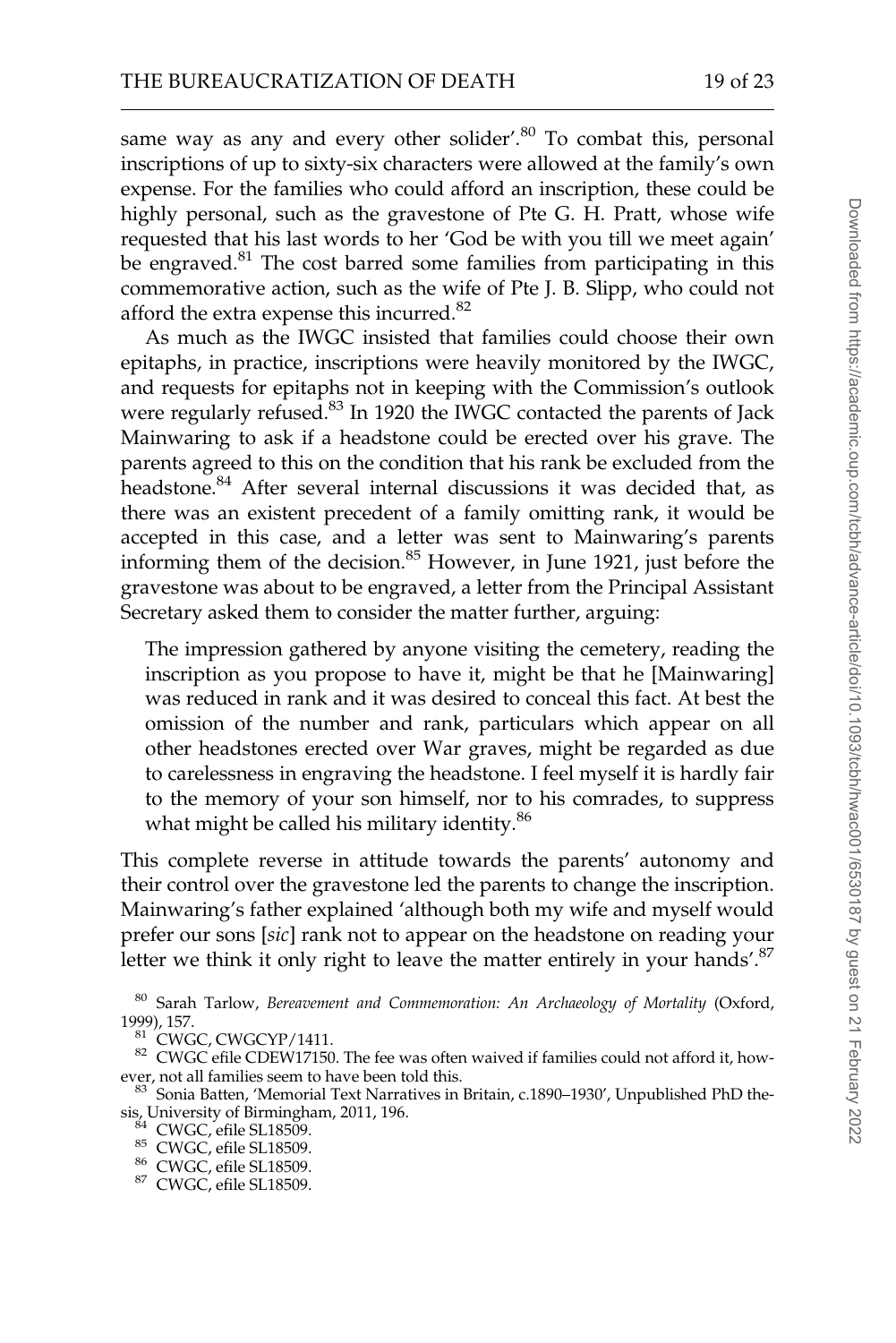The Secretary replied, saying that 'this is a matter to which the Commission has given serious thought' and further attempted to legitimize their decision by invoking the ghost of their son by concluding it was 'in the interest of the dead themselves'.<sup>88</sup> This official reaction to the personal wishes of the parents signalled that although the parents were the private holders of their son's memory, publicly and bureaucratically the state, through the Commission, decided that his military status trumped the parental decisions made.

In extreme cases, the families of the war dead could be refused IWGC headstones. The IWGC made the decision not to erect a war grave over the burial place of any soldiers who died after 31 August 1921, or to those whose death was not directly caused by serving during the conflict.<sup>89</sup> Sgt. C. C. Poole was one of the approximately 130,000 servicemen who, as a result of wounds received in service, died on British soil. Sgt Poole died in September 1921 due to heart failure, having been discharged from the Army in 1919 with gun shot wounds and 'valvular disease of the heart'.<sup>90</sup> He was buried in an IWGC plot and his widow, Mabel Poole, was determined to establish a suitable memorial to her husband after his death in accordance with wider family wishes. In 1922 Sgt Poole's father wrote to the IWGC to request a memorial to place on his son's grave.<sup>91</sup> The IWGC responded that because he had died after their deadline, and it was unclear whether his death was due to war wounds, they could not place a memorial stone on his grave.<sup>92</sup>

In 1922 Mabel Poole commissioned a headstone from a local sculptor, who wrote to the IWGC, as owners of the grave, asking them to approve the design.<sup>93</sup> After receiving no reply, Poole, assuming that this meant that, after their initial refusal, her husband was after all to be given a Commission grave, wrote again to the IWGC. In February 1923 she wrote to the Commission explaining that she understood other relatives of soldiers buried in an IWGC plot in Gloucester Cemetery had been asked to fill in a form with details of the epitaph they wanted engraved on their IWGC headstone. She explained that, because she had been overlooked, she was enclosing the information she wished to be carved on the headstone.<sup>94</sup> Poole not only knew that forms were being sent to other families, but knew enough about them to replicate the information requested. The IWGC, as they had done with her father-in-law, again refused her request

- 
- 
- 
- <sup>88</sup> CWGC, efile SL18509.<br><sup>89</sup> CWGC, efile AA49102.<br><sup>91</sup> CWGC, efile AA49102.<br><sup>91</sup> CWGC, efile AA49102.<br><sup>92</sup> CWGC, efile AA49102.<br><sup>94</sup> CWGC, efile AA49102.
- 
- 
-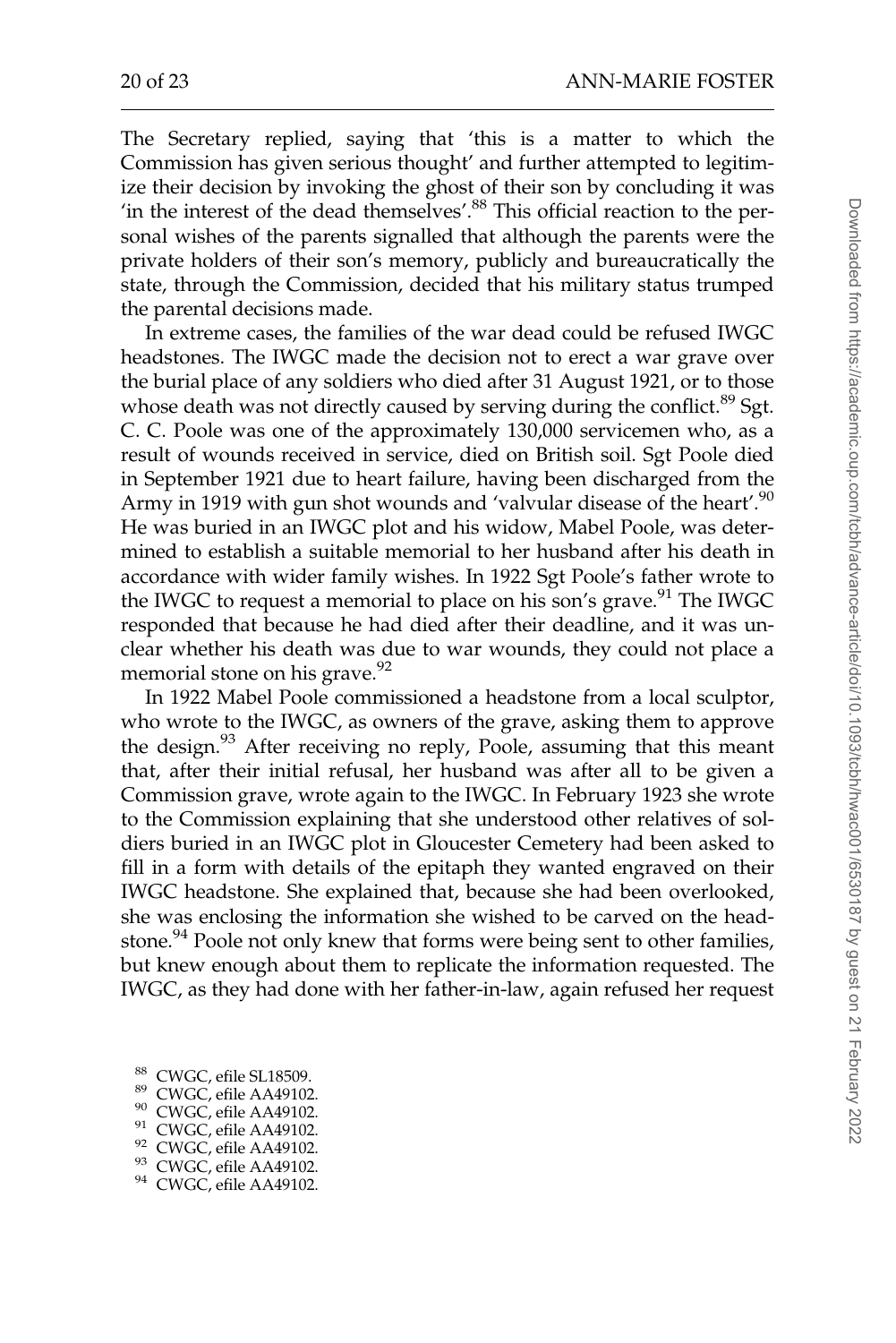for an IWGC headstone for her husband. Poole wrote a controlled but critical reply:

I was more than surprised to hear that my late husband is not entitled to a memorial stone. He died in 1921 & death was directly attributed to War Service & wounds or he wouldn't have been in receipt of full Pension. I was refused permission by the W.G.H. to have a stone erected at my own expense & was informed that memorial stones were being erected to every soldier buried on that plot. It is rather like the "Dog in the Manger" kind of treatment. $95$ 

This 'dog in the manger' treatment, a reference to Aesop's fables, suggested that the IWGC was wilfully blocking access to something that she needed even though it gave them no benefit.

Caught between the cemetery's insistence that all the headstones were being replaced with IWGC ones, and the IWGC's insistence that this was not the case, she turned to the Mayor for assistance and the Town Clerk, on behalf of the Mayor began to act as a mediator. The Clerk believed he had found a suitable answer to the problem, and proposed that a headstone be erected in the same style as the other IWGC headstones but at Poole's expense. Unbeknownst to him, the Land and Legal Advisor for the IWGC had been contemplating a similar proposal, and an internal report recommended that they 'let her erect one at her own expense as [the] grave [is] at edge of plot and probably wouldn't be noticed'.<sup>96</sup> Both the Town Clerk and the IWGC were happy with this proposal and the IWGC contacted Poole in mid-March to tell her that due to the 'special circumstances of this case' they would allow a headstone of the Commission's standard design to be constructed for  $£3.10.0.^{97}$ 

This proposal should have ended the dispute, however, Poole refused their offer, arguing that because she would be 'paying for it I might be allowed to erect one according to my own choice as there are other stones on the plot not of the standard design'.<sup>98</sup> Different IWGC departments approached this problem with different solutions: the Land and Legal Advisor suggested it would 'be the simplest course to allow her to do so' but the Controller and Financial Advisor instead argued that 'the best way of dealing with this matter would be for the Commission to put up the headstone at their own expense'.<sup>99</sup> The IWGC as a whole were strongly opposed to individual memorials on their plots, which seems to have influenced their final decision. This was also a time sensitive matter, as the IWGC gravestones in the plot for those who were entitled to them

<sup>&</sup>lt;sup>95</sup> CWGC, efile AA49102.<br><sup>96</sup> CWGC, efile AA49102.<br><sup>97</sup> CWGC, efile AA49102.<br><sup>98</sup> CWGC, efile AA49102.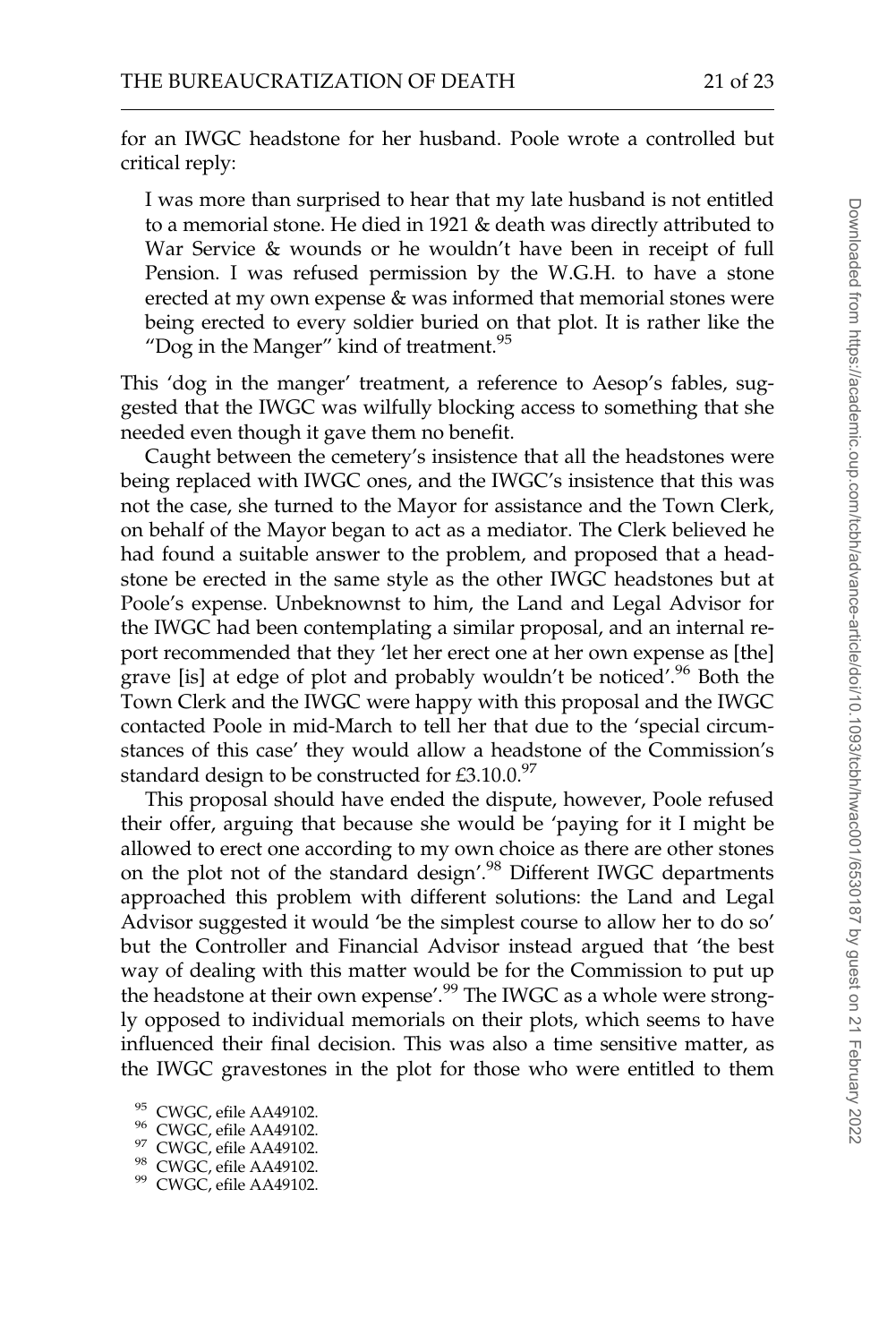were set to be unveiled in June so it was desired that Sgt Poole's headstone should be ready by this date so they could present a uniform landscape of graves.

In May 1923 the IWGC informed Poole of their decision to construct an official headstone, adding 'the Commission hope the course will meet with your approval'.<sup>100</sup> Ultimately, Poole was granted her wish, although at the expense of a protracted argument which exposed bureaucratic weaknesses in the IWGC. Her appeal to people in authority to act as mediators was all that she could do to add weight to her claims and, ultimately, these tactics bore fruit. Yet it is clear that this was done somewhat reluctantly and her perseverance paid off because the IWGC did not deem her husband's grave to be in a particularly focal part of the gravesite. Her case begs the question of what happened to those who were not as persistent, and who did not manage to reach bureaucrats with sufficient powers to make decisions about matters such as this.

Families encountered the IWGC's complex set of rules through instances like these. As the efiles expose the IWGC was formed of multiple departments in various stages of working through the implications of various rules and regulations. That the efiles were kept, as proof of precedent, is indicative of a vast organization with many moving parts, which had the power to disrupt and contradict each other. It is through these instances of family dealings with the IWGC that we glimpse the profound impact that the bureaucracy of the dead could have on the living. While families were able to control some aspects of their loves one's graves, others entered into protracted disputes with the IWGC, which influenced their understandings of whom this bureaucracy was supposed to benefit.

## Conclusion

One of the most remarkable changes which the war brought about was the impact on the registration of death and the legal status of the grave. Families of the new civilian army were suddenly relegated to waiting for an official notification of death. Far from the norm of the family registering the death of a loved one with the state, now the state registered the death with the family. After the war, people were once again buried in family plots, and families were able to choose gravestones for their loved ones. For the families of those who were buried in an IWGC gave, however, control of the site remained in the hands of the state.

Over the course of the early inter-war period, the bureaucracy of death encountered by the families of the war dead could profoundly shape their experience of loss and their relationship to the state. The gap between the perceived power of the state by the families and the reality of this were

<sup>100</sup> CWGC, efile AA49102.